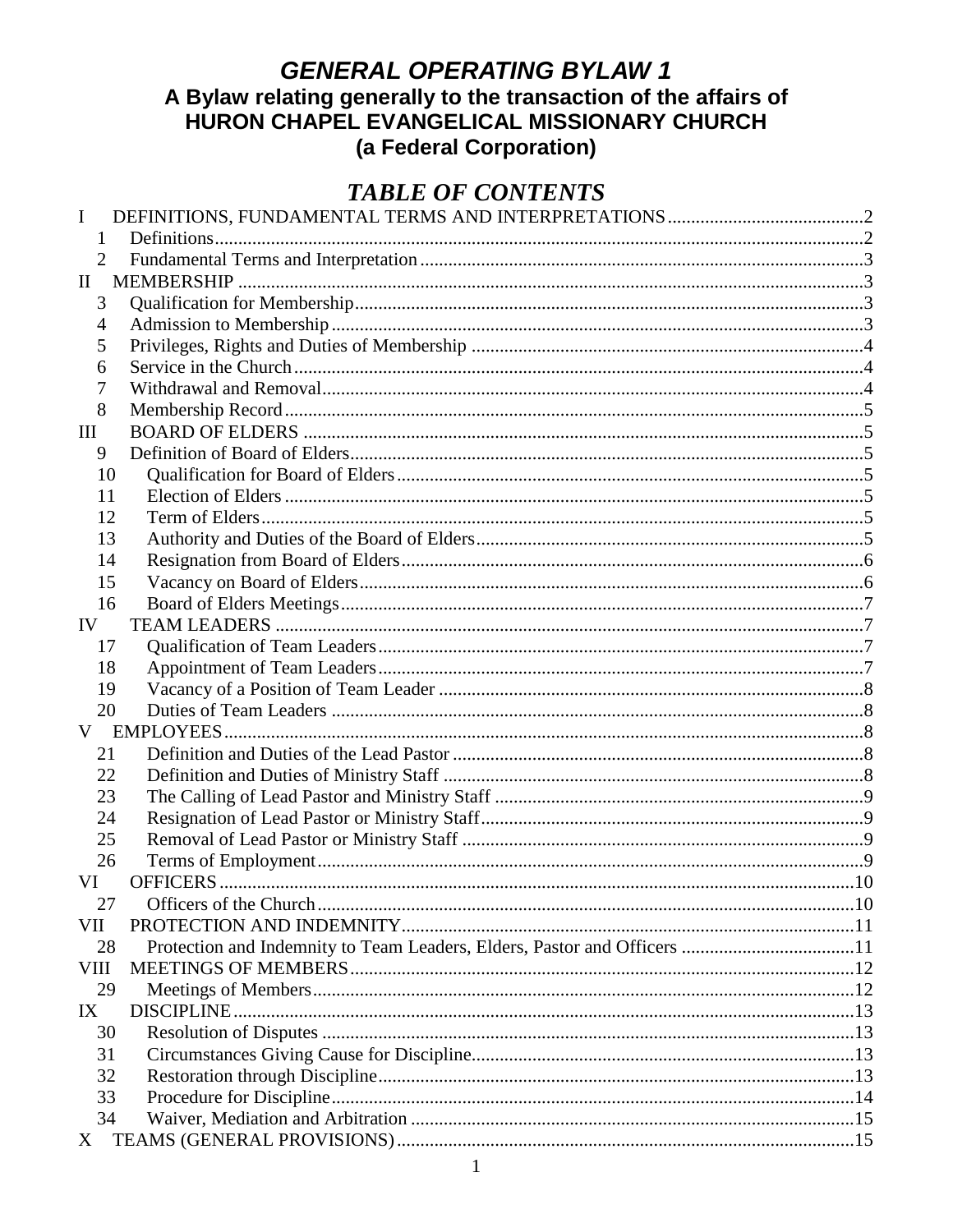| 35         |         |  |
|------------|---------|--|
| 36         |         |  |
| 37         |         |  |
| 38         |         |  |
| XI         |         |  |
| 39         |         |  |
| XII        |         |  |
| XIII       |         |  |
| 40         |         |  |
| XIV        |         |  |
| 41         |         |  |
| XV         |         |  |
| 42         |         |  |
| <b>XVI</b> |         |  |
| 43         |         |  |
| 44         |         |  |
| 45         |         |  |
| 46         |         |  |
| 47         |         |  |
| 48         |         |  |
| 49         | Auditor |  |
| 50         |         |  |
| 51         |         |  |

## **I DEFINITIONS, FUNDAMENTAL TERMS AND INTERPRETATIONS**

#### <span id="page-1-1"></span><span id="page-1-0"></span>**1 Definitions**

- 1.1 In this Bylaw and all other Bylaws and Resolutions of the Church unless the context otherwise requires, the following definitions shall apply:
	- (a) "Act" means the Canada Not-for-profit Corporations Act S.C. 2009, c. 23 as amended from time to time and any statute enacted in substitution thereof, and in the case of such substitution, any references in the Bylaw of the Corporation to provisions of the Act shall be read as references to the substituted provisions thereof in the new statute or statutes.
	- (b) "Administrative Staff" means all employees of the Church other than the Lead Pastor and members of Ministry Staff.
	- (c) "Board" or "Board of Elders" means the Board of Elders of the Church, which shall be deemed to be the Board of Directors of the Corporation pursuant to the Act.
	- (d) "Bylaw" or "Bylaws" means any Bylaw of the Corporation from time to time in force and effect, including the General Operating Bylaw.
	- (e) "Chairman" means Chairman of the Board, unless the context requires otherwise.
	- (f) "Church" means the legal entity incorporated as a Corporation without share capital under the Canada Notfor-profit Corporations Act by Articles of Incorporation dated the  $27<sup>th</sup>$  day of October, 2017 and named HURON CHAPEL EVANGELICAL MISSIONARY CHURCH, through which its Members and adherents may fellowship together as a New Testament Church.
	- (g) "Church Constitution" or "Constitution" means the Articles of Incorporation (including the Objects), the Statement of Faith, General Operating Bylaw and such other Bylaws as may be adopted from time to time.
	- (h) "Committee" (also known as "Team") means Committee of the Board as established in accordance with this General Operating Bylaw.
	- (i) "Corporation" means the Church as defined herein.
	- (j) "Discipline" means seeking to reconcile individuals to one another through repentance, forgiveness and restoring offenders to fellowship with God and the Church.
	- (k) "Documents" includes deeds, mortgages, hypothecates, charges, conveyances, transfers and assignments of property, real or personal, immovable or moveable, agreements, releases, receipts and discharges for the payment of money or other obligations, conveyances, transfer and assignments of shares, bonds, debentures or other securities, all writing, audio recordings, video recordings, photographs, charts, graphs, plans, surveys, books of account and information recorded or stored by means of any device.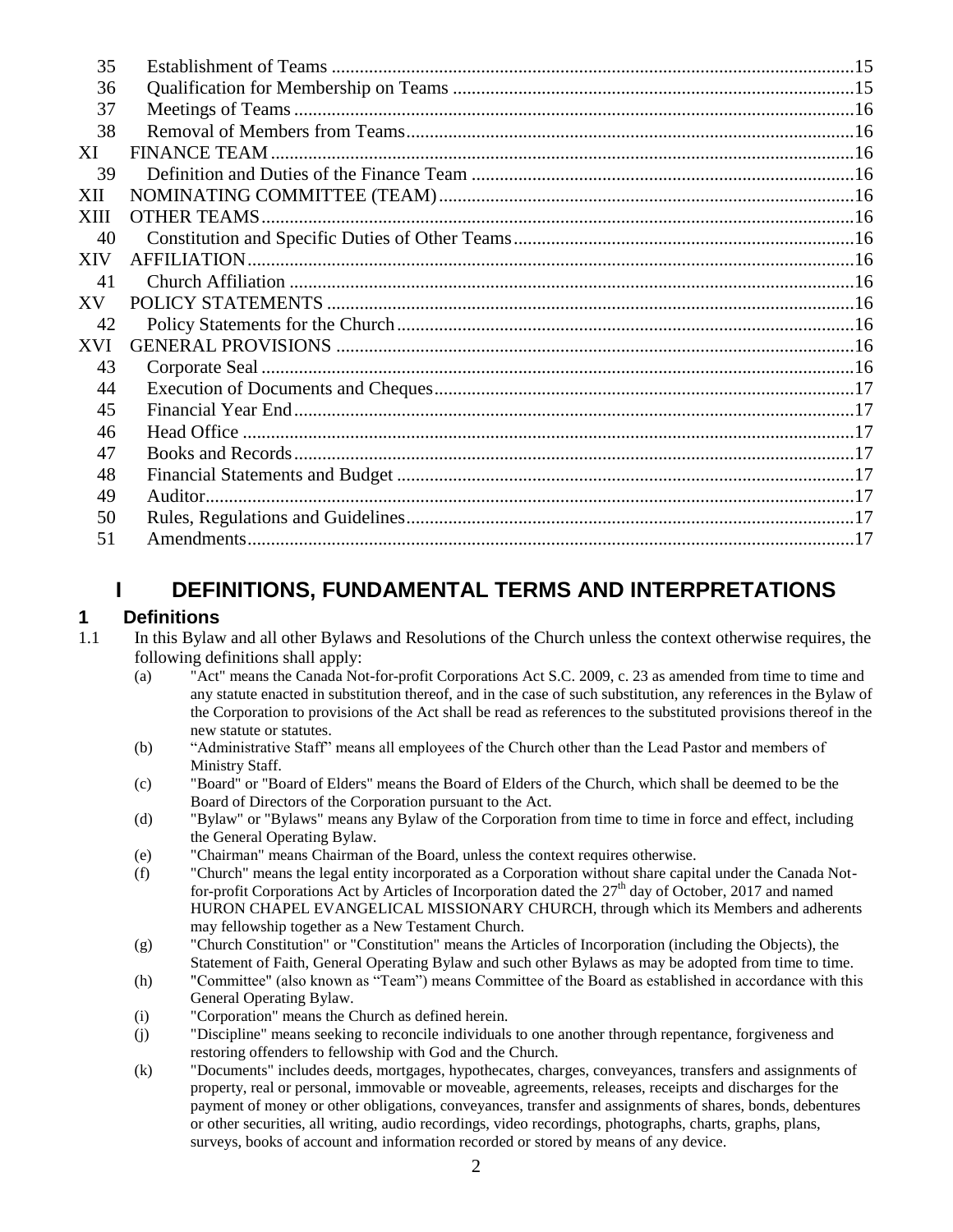- (l) "Elder" (also known as "Director") means a member of the Board of Elders.
- (m) "General Operating Bylaw" means this Bylaw and any other Bylaws of the Church intended to amend or replace the General Operating Bylaw herein.
- (n) "Lead Pastor" means the Lead Pastor of the Church as described herein.
- (o) "Meeting of Members" (or "Meeting" when the context is Members) means any meeting to which Members are called to conduct the business of the Church, including the Annual Meeting and Election Meeting.
- (p) "Member" means a person who has been admitted into Membership in accordance with the Church Constitution.
- (q) "Ministry Staff" means the employees of the church directly engaged in its various ministries, but not those employees whose work is primarily administrative.
- (r) "Objects" means the charitable Objects of the Corporation as contained in the Articles of Incorporation.
- (s) "Officer" means an Officer of the Church as described in Section [27.1](#page-9-2) of this General Operating Bylaw.
- (t) "Person" means an individual person, but does not include corporations, partnerships, trusts, or unincorporated organizations;
- (u) "Policy Statements" and "Policies" mean any Policy Statements adopted pursuant to the Church Constitution from time to time concerning practical applications of Biblical principles, doctrinal considerations and Christian conduct.
- (v) "Resolution" means a Resolution passed by either the Board or Members by a Majority Vote, or such larger proportion of votes as may be required by the Act or this Bylaw.
- (w) "Statement of Faith" means the document of the Church with this title, as from time to time amended.
- (x) "Team Leader" (also known as "Deacon") means a Member of the Church appointed to the position of Team Leader pursuant to the General Operating Bylaw.
- (y) "[Majority] Vote" means more than half of valid votes cast are in favour, abstentions and blank or spoiled ballots being ignored, and "majority" being understood if no other proportion be stated explicitly.
- (z) "\_\_ Vote" (where \_\_ is replaced by some fraction) means at least the specified fraction of valid votes cast are in favour, abstentions and blank or spoiled ballots being ignored.

# <span id="page-2-0"></span>**2 <b>Fundamental Terms and Interpretation**<br>2.1 **Objects - This General Operating Bylaw and any**

- 2.1 Objects This General Operating Bylaw and any other Bylaws of the Corporation shall be strictly interpreted at all times in accordance with and subject to the Objects contained in the Articles of Incorporation, which for purposes of this General Operating Bylaw are incorporated by reference and made a part hereof. If any of the provisions contained in this General Operating Bylaw are inconsistent with those contained in the Certificate of Continuance or the Act, the provisions contained in the Articles of Incorporation or the Act, as the case may be, shall prevail.
- 2.2 Interpretation In this General Operating Bylaw and all other Bylaws and Resolutions of the Church, unless the context otherwise requires, the following interpretations shall apply:
	- (a) words importing the singular number include the plural and vice versa;
	- (b) words importing the masculine gender include the feminine and neuter genders unless this Bylaw otherwise specifically provides; and
	- (c) words importing or referring to Person or Persons shall include individual persons only and shall specifically exclude corporations, partnerships, trusts and unincorporated organizations.
	- (d) Headings Headings used in this General Operating Bylaw are for convenience of reference only and shall not affect the construction or interpretation thereof.



#### <span id="page-2-2"></span><span id="page-2-1"></span>**3 Qualification for Membership**

- 3.1 The Members shall be those who have been admitted into Membership and continue as Members in accordance with the Church Constitution.
- <span id="page-2-5"></span>3.2 Any Person shall qualify to be a Member if he or she:
	- (a) Professes faith in Jesus Christ as Lord and Saviour ;
	- (b) Has been baptized as a believer;
	- (c) Has been recommended for Membership by at least one Elder and one other Member;
	- (d) Would not be under the discipline of the Church as set out in Sectio[n 31.1,](#page-12-4) if he were a member; and
	- (e) Has completed the procedure for admission into Membership set out in Section [4.1](#page-2-4) to [4.5](#page-3-3)

#### <span id="page-2-3"></span>**4 Admission to Membership**

- <span id="page-2-4"></span>4.1 Any person eligible for Membership may initiate an Application for Membership by either a verbal or written request to an Elder or an employee of the Church.
- 4.2 A Person transferring from another member church of the Evangelical Missionary Church of Canada or any other church may apply for membership in the Church but must satisfy the requirements for admission into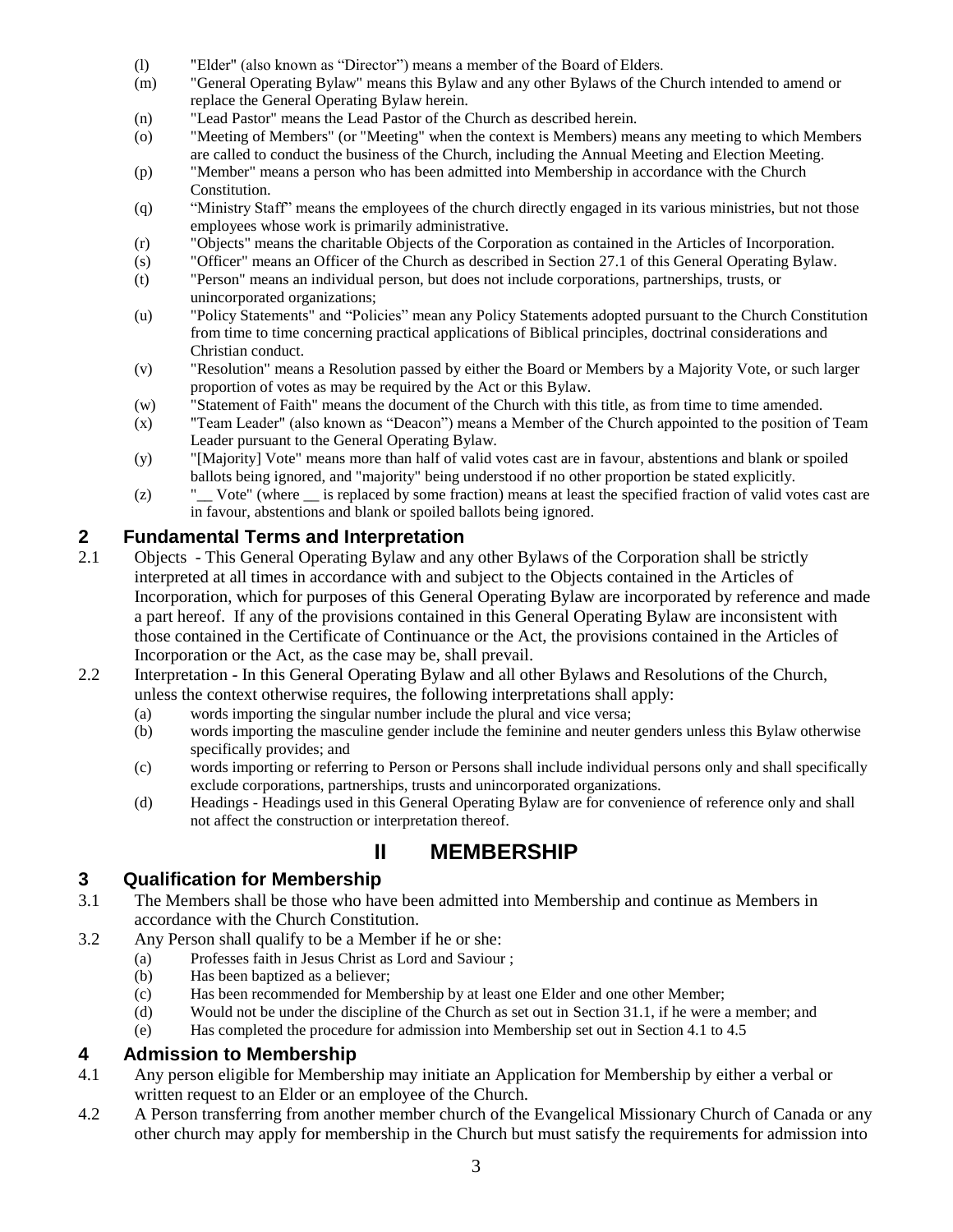membership as set out in Section 4.3.

- 4.3 The applicant shall be required to sign a written Application for Membership, a profession of faith in Jesus Christ as Lord and Saviour, a declaration of acceptance of the basic doctrines of the Church as expressed in the Statement of Faith, and a commitment to adhere to and be subject to the authority of the Church as expressed in the Church Constitution and Policies.
- 4.4 The form of application and the procedures for assessing an application shall be as set out in the Rules for Admission to Membership, established in accordance with Section 51.
- <span id="page-3-3"></span>4.5 Once the Board is satisfied that the applicant fulfils all the qualifications for Membership as set out in Section [3.2](#page-2-5) herein, and understands and commits to the fundamental tenets of the Christian faith, the Board may in its absolute discretion approve such Person as a Member.
- 4.6 After the Person's application for Membership is approved by Resolution of the Board, then such Person shall immediately be deemed to have become a Member.

#### <span id="page-3-0"></span>**5 Privileges, Rights and Duties of Membership**

- 5.1 Membership carries the following duties, privileges and rights:
	- (a) the duty to minister to one another's spiritual needs as part of the Body of Christ;
	- (b) the duty to financially support the work of the Church as the Lord directs and personal circumstances permit;
	- (c) the duty to respect and submit to the spiritual authority and procedures of the Church as expressed in the Church Constitution and Policies;
	- (d) the duty and privilege to participate in Church ministries as the Lord directs and personal circumstances permit to the extent that the Board determines is appropriate from time to time;
	- (e) the privilege to attend all public meetings of the Church, subject to Sectio[n 33.15;](#page-14-4)
	- (f) the duty and privilege to participate in the ordinance of the Lord's Supper subject to I Corinthians 11:27-29;
	- (g) the right to attend, speak and participate at all Meetings of Members; and
	- (h) the right to a single vote either in person or by proxy at all Meetings of Members (if aged 18 or over), unless the Member is under discipline pursuant to Section [31.1](#page-12-4) or inactive pursuant to section [7.4.](#page-3-4)
- 5.2 A Member may not transfer his membership to a third party.

#### <span id="page-3-1"></span>**6 Service in the Church**

6.1 Service in the Church is normally restricted to Members. The Board shall establish and maintain Guidelines for Service in the Church, in accordance with Section 51, which shall set out when service may be performed by a non-member.

#### <span id="page-3-2"></span>**7 Withdrawal and Removal**

- 7.1 Provided that a Member is not under Discipline of the Church as defined herein, a Member may withdraw at any time as a Member and upon request by a Member, such Member may be given a letter of reference addressed to the church to which the Member is relocating.
- 7.2 Every Person withdrawing as a Member must do so by notification to the Board together with an explanation of the reasons for the request for withdrawal.
- 7.3 Upon receipt of a request for withdrawal as a Member and upon the Board confirming that such Person is not under Discipline of the Church, such Person shall cease to be a Member and shall be deemed to have also resigned from all positions in the Church. If a Member is under the Discipline of the Church, then notwithstanding his or her request for withdrawal, such Person shall continue as a Member and be subject to the authority of the Church as set out in the Church Constitution until such time that the discipline process is complete, after which time such Member is free to withdraw as a Member.
- <span id="page-3-4"></span>7.4 In the event that a Member is habitually absent from the Church for a period of six consecutive months without a reasonable explanation, the Board, in its sole discretion, may place that Person's Membership on the inactive roll, with the result that such Member shall not have the right to vote at Meetings of Members, provided that the Board has first sent written notice by regular or electronic mail to such Person of its intention to place that Person's Membership on the inactive roll.
- 7.5 Any Member may request that his or her name be placed on the inactive roll, which request may be granted by the Board in its absolute discretion.
- 7.6 A Member who is on the inactive roll may request that his or her Membership be reinstated onto the active roll of Members, in which event the Board in its sole discretion shall determine whether such request shall be granted.
- 7.7 In the event that a Member has been on the inactive roll for a period of six months, then that Person's Membership may be terminated by a Resolution of the Board, in which event the Clerk shall thereafter send, or cause to be sent, written notice by regular or electronic mail to such inactive Member at his or her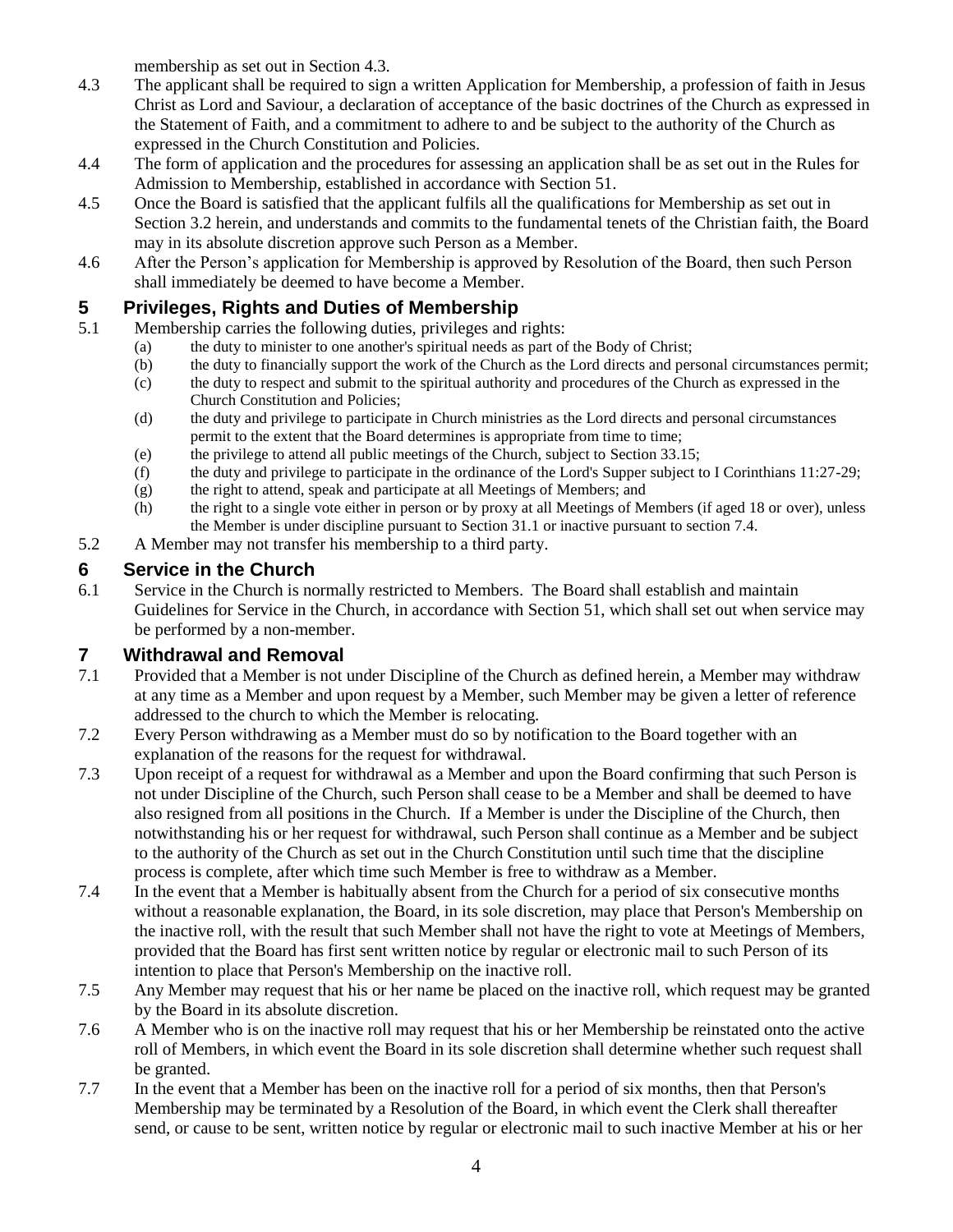last known address to advise such Person of the termination of Membership. The Member's Membership shall be deemed to have ceased on the date of such Resolution.

#### <span id="page-4-0"></span>**8 Membership Record**

<span id="page-4-1"></span>8.1 A record of Members, both active and inactive, shall be kept by the Church Clerk.

## **III BOARD OF ELDERS**

#### <span id="page-4-2"></span>**9 Definition of Board of Elders**

- 9.1 The spiritual, administrative and temporal affairs of the Church shall be the responsibility of the Board of Elders. For purposes of the Act, the Board of Elders shall be deemed to be the Board of Directors and in this regard an Elder shall be deemed to be a Director of the Corporation. The Board shall be comprised of the number of directors specified in the Articles of Incorporation or as subsequently determined from time to time by Resolution of the Members.
- 9.2 The Lead Pastor shall be entitled to attend all Board of Elders meetings in an advisory capacity per Section 21.1 (g) and shall be able to fully participate at meetings, but will not have voting privileges.

#### <span id="page-4-3"></span>**10 Qualification for Board of Elders**

- <span id="page-4-7"></span>10.1 A male Member in good standing may be considered for election to the Board if he:
	- (a) is over the age of 21;
		- (b) is personally committed to Jesus Christ as Lord and Saviour and gives evidence thereof;
		- (c) has an active involvement within the Church;
		- (d) fulfils the spiritual qualifications of an Elder listed in I Timothy 3:2-7, Titus 1:5-10; and 1 Peter 5:1-5;
		- (e) agrees to submit to the authority of the Church Constitution and current Church Policies;
		- (f) recognizes that membership on the Board is a commitment to humble service, not a position of honour or status, nor a reward for past service;
		- (g) recognizes that membership on the Board is not only an administrative role but shall involve active participation in, and leadership of, ministries of the Church as they are needed; and
		- (h) is not an undischarged bankrupt.

#### <span id="page-4-4"></span>**11 Election of Elders**

- 11.1 The Nominating Committee shall recommend candidates for the positions on the Board that will become vacant each year. Nominees for election to the position of Elder shall be nominated by the Board in consultation with the Lead Pastor by a 75% Vote of the Board. These nominations shall be posted at least four weeks prior to the Election Meeting.
- 11.2 Any Member may also nominate a qualified Member by notifying a member of the Nominating Committee, provided that the nomination is agreed to by the candidate and supported by two other Members. Nominations by members must be made by October 31 of each year.
- 11.3 If the number of nominees does not exceed the number of positions to be elected, the nominees may be elected by a Resolution of the Members, at the Election Meeting.
- 11.4 If the number of nominees exceeds the number of positions to be elected, or if any Member requests a ballot, election of the Board shall be by secret ballot. Each Member present at the Election Meeting, or voting by proxy, may vote for a number of candidates up to the number of positions to be elected. The positions will be filled by the nominees receiving the most number of votes, to the point of filling the number of positions to be elected. To be elected a nominee must receive a number of votes equaling at least 75% of the ballots cast. If positions remain vacant after the first ballot, the Members present at the Election Meeting shall determine by Majority Vote if subsequent ballots will be taken.

#### <span id="page-4-5"></span>**12 Term of Elders**

- 12.1 An Elder shall hold office for a term of three years commencing at the start of the next fiscal year following the election, or such shorter term as specified in the nomination. The terms of Elders shall be set so that approximately one third of the terms expire each year.
- 12.2 No Elder shall be elected for more than two consecutive terms unless the Members Vote to permit the Elder to be elected for one additional three-year term or part thereof, if applicable, where the Members believe that extraordinary circumstances warrant such extension of the maximum number of consecutive terms; provided, however, that no further extension for such Elder shall be granted.
- 12.3 Upon the completion of the maximum number of consecutive terms, as set out above, a minimum of a one year absence is required before eligibility for re-election as an Elder is restored.

#### <span id="page-4-6"></span>**13 Authority and Duties of the Board of Elders**

13.1 General Authority - The Board shall be responsible for the overall affairs of the Church, spiritual,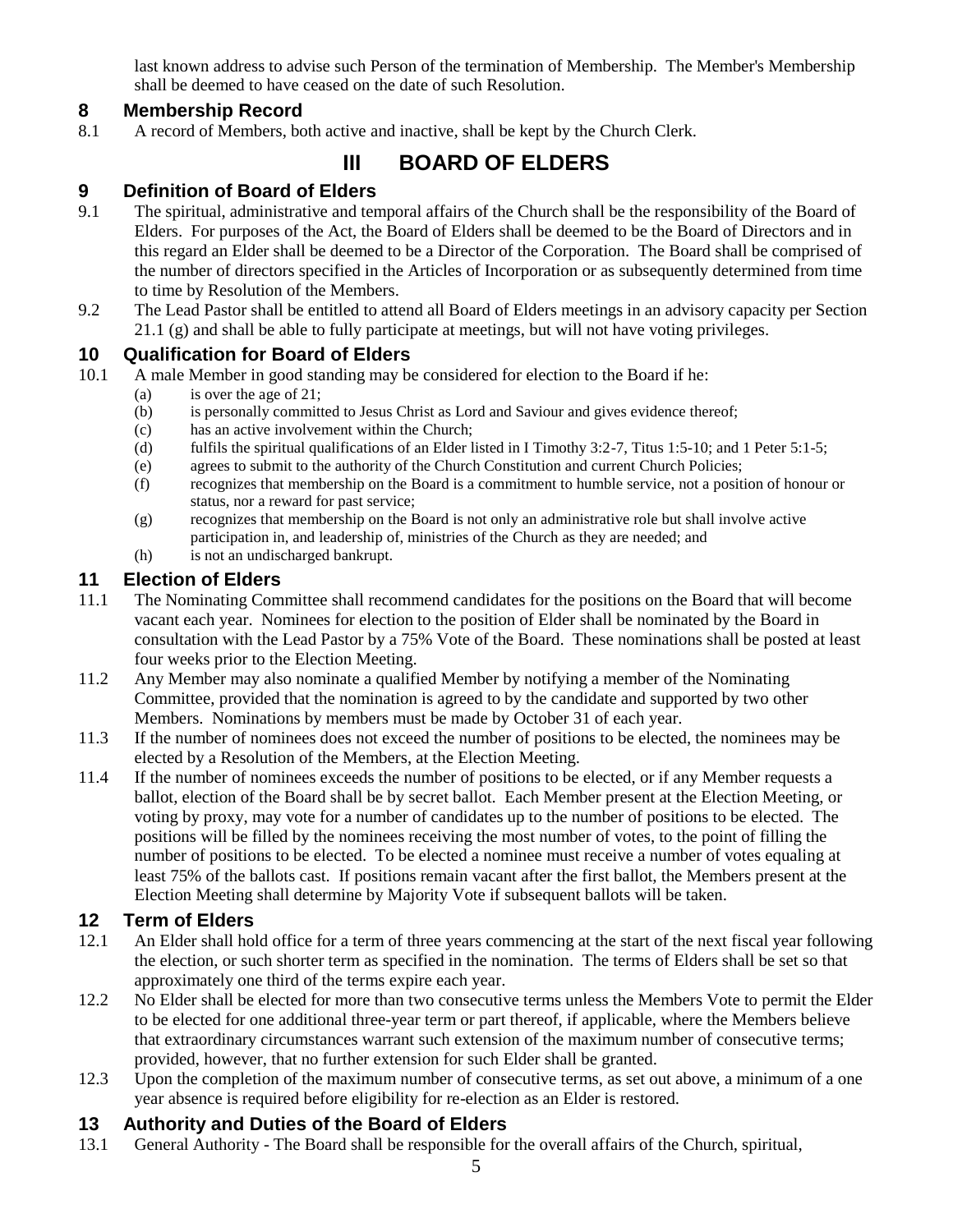administrative and temporal, and shall make or cause to be made for the Church in its name any kind of contract which the Church may lawfully enter into, save as hereinafter provided, and generally may exercise such other powers and do such other acts and things as the Church is by its Articles of Incorporation.

- 13.2 Specific Authority Without limiting the generality of the foregoing, the Board shall be authorized to carry out the following duties and responsibilities:
	- (a) with the assistance of the Lead Pastor and Ministry Staff, under the authority of Jesus Christ, to oversee the ministry of the Church and serve the spiritual and pastoral needs of the Church;
	- (b) to respect the leadership position of the Lead Pastor and to assist in implementing such ministries and programs as are determined appropriate in support of such spiritual leadership;
	- (c) to formulate and recommend Policy Statements, in accordance with Section 43, to the Members in conjunction with the Lead Pastor and to implement those Policy Statements approved by the Members;
	- (d) together with the Lead Pastor, to oversee the Discipline of Members, as necessary, in accordance with the procedures set out in the General Operating Bylaw;
	- (e) to oversee the day to day administration and operations of the Church and the expenditure of Church funds in general accordance with the approved annual budget referred to in Section 29.2;
	- (f) to ensure that Ministry Staff and Administrative Staff are accountable to the Lead Pastor and are followers of the Christian faith, confessing Jesus Christ as their personal Lord and Saviour and agree to be subject to the authority of the Church pursuant to the Church Constitution and the current Church Policies;
	- (g) to examine the relationship of the Lead Pastor and Ministry Staff to the Church and to make changes if deemed appropriate;
	- (h) to take such steps as are necessary to enable the Church to acquire, accept, solicit or receive legacies, gifts, grants, settlements, bequests, endowments and donations of any kind whatsoever for the purpose of furthering the Objects of the Church;
	- (i) to engage Ministry Staff and Administrative Staff, on the recommendation of the Lead Pastor, as it deems necessary from time to time;
	- (j) to carry out such other duties and responsibilities as the Members may direct by Resolution from time to time.
- 13.3 Remuneration of Employees The Board shall fix the remuneration of all employees and agents by Resolution, in consultation with the Finance Committee, provided that such remuneration does not exceed the last approved budget of the church. Otherwise such Resolution shall require the approval of the Members before coming into force and effect.
- 13.4 Board Report The Board shall through the Chairman report to the Members at the Annual Meeting. At each Meeting of Members, the Chairman, or other Elder, shall be available to answer any questions by Members and to entertain any motion arising from the floor concerning the proceedings of the Board.
- 13.5 No Remuneration of Elders The Board shall serve without remuneration and no Elder shall directly or indirectly receive any profit from his position, nor shall any Elder receive any direct or indirect remuneration from the Church, provided that the Elder may be paid for reasonable expenses incurred by him in the performance of his duties.
- 13.6 Conflict of Interest Elders must at all times comply with the Policy concerning Conflict of Interest. Specifically, where an elder is a related person to an employee, agent or individual receiving remuneration either directly or indirectly from the Church (the "Related Person"), the elder shall remove himself from all Board meetings and discussions with respect to the remuneration or discipline of the Related Person.

#### <span id="page-5-0"></span>**14 Resignation from Board of Elders**

- 14.1 If his personal circumstances make it difficult for any Elder to devote the necessary time or energy to the work of the Board, then that Elder shall be free to resign from the Board without embarrassment or stigma regardless of the remainder of the term of that Elder.
- 14.2 If for any reason an Elder chooses to resign, then he shall give 30 days written notice, if possible, to the Chairman who in turn shall call it to the attention of the Board who shall then have the power to accept such resignation. Such letter of resignation shall set out the reasons for the departure of the Elder.

#### <span id="page-5-1"></span>**15 Vacancy on Board of Elders**

- 15.1 The position of an Elder shall be automatically vacated if any of the following situations occur:
	- (a) he resigns his position as Elder by delivery of the written resignation to the Chairman and its acceptance by the Board;
	- (b) he no longer fulfils all the qualifications of an Elder set out in Section [10.1;](#page-4-7)
	- (c) he is found to be mentally incompetent or of unsound mind;
	- (d) he ceases to be a Member;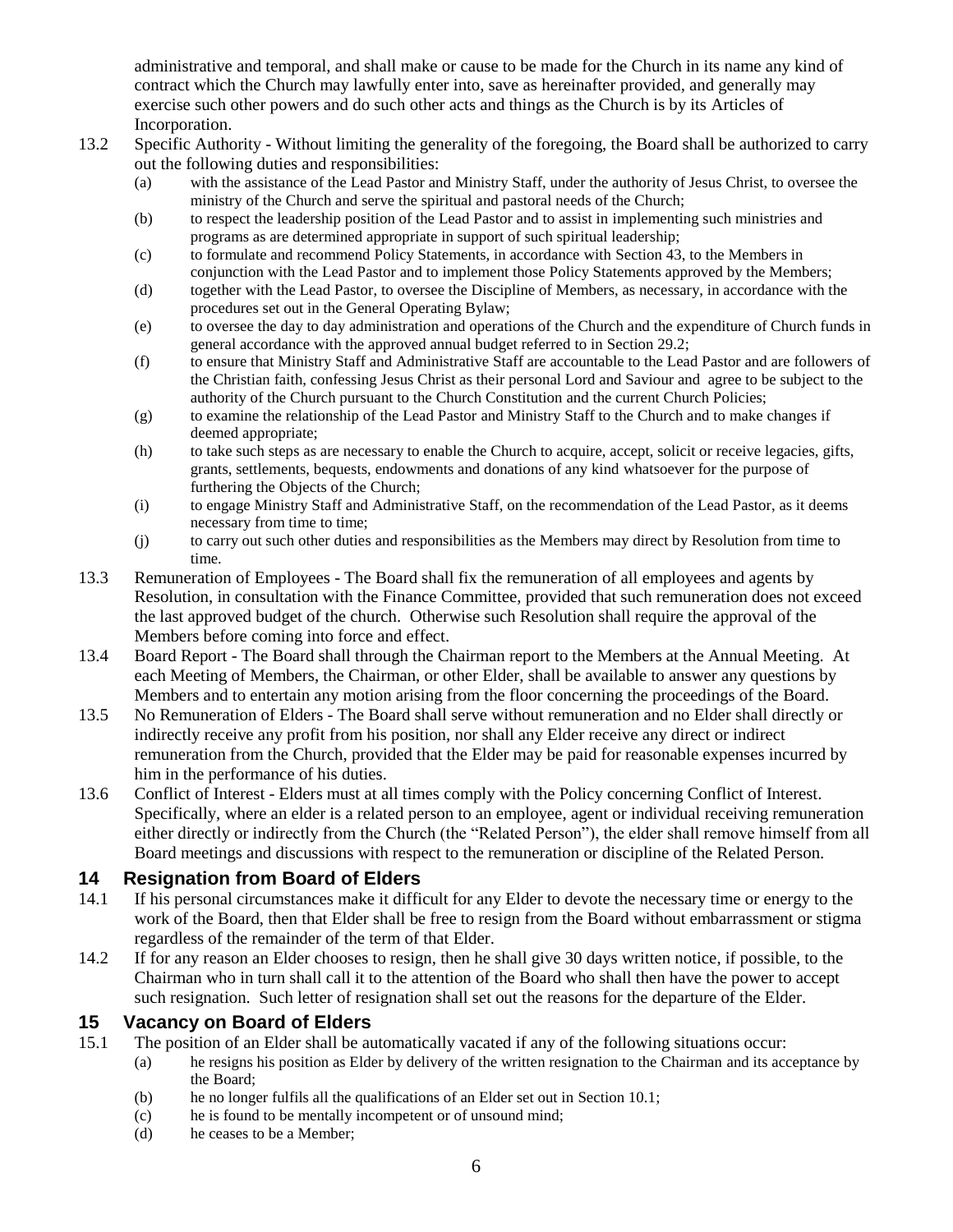- (e) he, in the opinion of a two-thirds Vote of the Board, has evidenced unethical or immoral conduct or behaviour that is unbecoming of a Christian contrary to Biblical principles, is no longer qualified to hold the office of Elder for any other reason, or is no longer willing to either comply with, adhere to or submit to the scriptural authority and procedures set out in the Church Constitution and Policies;
- (f) his position is terminated by Resolution of the Members at a Meeting of Members called for that purpose.
- (g) he becomes bankrupt;
- (h) he dies.
- 15.2 If any vacancies should occur for any reason, provided there remains a quorum of Elders, the Board by Resolution may fill the vacancy. The term of the Elder filling the vacancy shall expire on December 31 following the next Election Meeting. Upon the filling of such vacancy, the Board shall notify the Members by a notice in the church Bulletin.

#### <span id="page-6-0"></span>**16 Board of Elders Meetings**

- 16.1 Regular Meetings Regular meetings of the Board shall be held at such time and place as shall be determined by the Chairman but not less than nine times a year. The dates for the Regular Meetings shall be published in a schedule by the Chairman and distributed to all Elders as soon as practicable after each Election Meeting.
- 16.2 Special Meetings Special meetings of the Board may be called by the Chairman upon written notice or upon written request of any three Elders to the Chairman who shall then give notice of a special meeting of the Board as soon as practicable thereafter.
- 16.3 Notice of Meeting All regular and special meetings of the Board shall be held on 14 days notice by regular or electronic mail to each Elder or at the call of the Chairman upon 24 hours notice in person or by telephone in the event of an emergency.
- 16.4 Waiver of Notice An Elder may waive notice of a meeting of the Board and attendance of any Elder at such meeting shall constitute a waiver of notice of the meeting, except where such person attends a meeting for the express purpose of objecting to the transaction of any business on the grounds that the meeting is not lawfully called.
- 16.5 Omission of Notice The accidental omission to give notice of any meeting of the Board to, or the nonreceipt of any notice by, any Elder shall not invalidate any Resolution passed or any proceeding taken at such meeting, provided that no Elder objects to such omission or irregularity.
- 16.6 Quorum A quorum for a meeting of the Board shall be a majority of the members of the Board, but not less than three.
- 16.7 Voting Rights With the exception of the Chairman, who shall vote only in the event of an equality of votes, all members of the Board shall have one vote.
- 16.8 Minutes The Board shall keep written minutes of each meeting. Due to the potentially confidential nature of matters discussed at the Board, the minutes shall not be made public or available for review by Members with the exception of matters dealing with financial considerations which shall be disclosed to a Member upon written request or such other matters upon the unanimous consent of the Board.
- 16.9 Written Resolutions A Resolution in writing, to which all of the members of the Board entitled to vote on the Resolution at a meeting of the Board consent, is as valid as if it had been passed at a meeting of the Board. Consent given by electronic means is as valid as a handwritten signature.

## **IV TEAM LEADERS**

#### <span id="page-6-2"></span><span id="page-6-1"></span>**17 Qualification of Team Leaders**

- <span id="page-6-4"></span>17.1 Any Member in good standing may be considered for appointment as a Team Leader (also known as "Deacon") if he or she:
	- (a) is actively involved within the Church;
	- (b) fulfils the spiritual qualifications of a Team Leader ("Deacon") as set out in I Timothy 3:8-15;
	- (c) agrees to submit to the Church Constitution and to all current Church's Policies;
	- (d) recognizes that appointment as a Team Leader is a commitment to humble service, not a position of honour or status, nor a reward for past service; and
	- (e) recognizes that Team Leader is not only an administrative role but shall involve active participation in and leadership of the spiritual ministries of the Church as needed.

#### <span id="page-6-3"></span>**18 Appointment of Team Leaders**

18.1 Team Leaders shall be appointed by a Resolution of the Board for a term specified in the Resolution. The Chairman shall notify the Members of the appointment by a notice in the church Bulletin.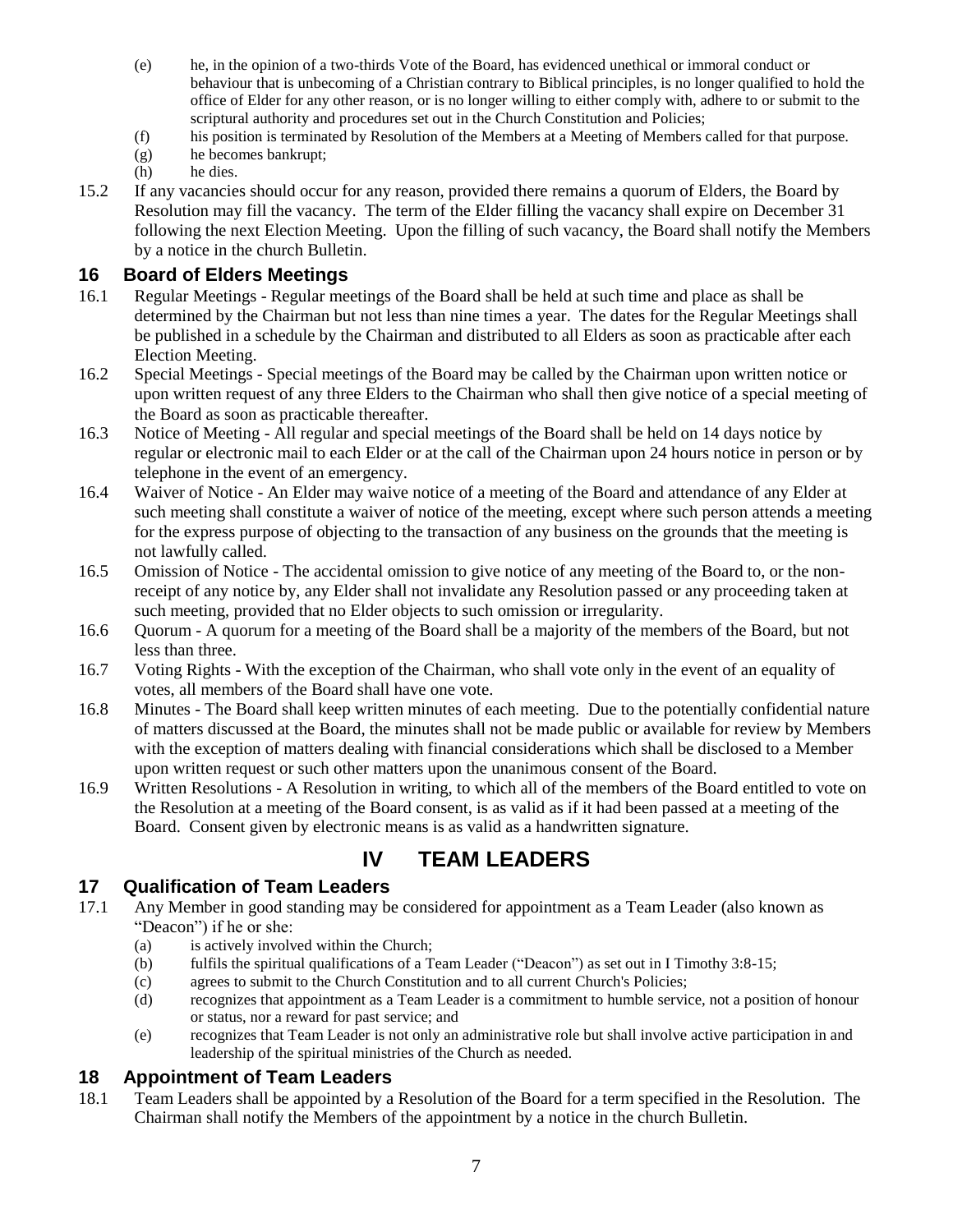#### <span id="page-7-0"></span>**19 Vacancy of a Position of Team Leader**

- 19.1 The position of a Team Leader shall be automatically vacated if the Team Leader:
	- (a) resigns his or her position as a Team Leader by delivery of a written resignation to the Chairman;
	- (b) no longer fulfils the qualifications of a Team Leader set out in Section [17.1;](#page-6-4)
	- (c) is found to be mentally incompetent or of unsound mind;
	- (d) ceases to be a Member;
	- (e) in the opinion of a 2/3 Vote of the Board, has evidenced unethical or immoral conduct or behaviour that is unbecoming of a Christian contrary to Biblical principles, is unfit to hold office as a Team Leader for any reason, or is no longer willing to either comply with, adhere to or submit to the scriptural authority and procedures set out in the Church Constitution and Policies; or
	- (f) dies.

#### <span id="page-7-1"></span>**20 Duties of Team Leaders**

- 20.1 The duties and responsibilities of the Team Leaders are as follows:
	- (a) to lead the team to which he or she has been appointed;
	- (b) to ensure that the duties and ministries of the particular team are carried out in a manner consistent with the Constitution and Policies of the Church;
	- (c) to assist the Board in designing and implementing Church ministries and in formulating and implementing Church policies;
	- (d) to ensure effective co-operation and integration with the decisions and activities of other teams of the Church;
	- (e) to carry out such other duties as the Board and/or Members direct by Resolution from time to time; and
	- (f) to be accountable to the Board.

## **V EMPLOYEES**

#### <span id="page-7-3"></span><span id="page-7-2"></span>**21 Definition and Duties of the Lead Pastor**

- 21.1 The Lead Pastor shall be a spiritual overseer and shall meet the qualifications for an Elder as set out in Section  $10.1(a)-(g)$ . The duties and rights of the Lead Pastor shall be as follows:
	- (a) the duty to provide spiritual leadership to the Church and to work in conjunction with the Board in implementing such spiritual leadership;
	- (b) the duty to work in conjunction with the Board in formulating and recommending Policy Statements to the Church as may be necessary from time to time;
	- (c) the duty to exercise general supervisory authority over Ministry Staff and Administrative Staff, ;
	- (d) the duty to ensure that his lifestyle does not evidence unethical or immoral conduct or behaviour that is unbecoming of a Christian contrary to biblical principles;
	- (e) the duty to uphold and be subject to the Church Constitution and the current Church Policies;
	- (f) the right to participate without the power to vote in the meetings of each team or to appoint a delegate to a team;
	- (g) the right to receive notification and minutes of all meetings of the Board, to be present and fully participate at all such meetings, provided that the Lead Pastor shall not for the purposes of this Bylaw be considered an Elder nor have a vote at such meetings and shall not be present when the Board is discussing his position, salary or benefits; and
	- (h) such other duties as are from time to time set out in a written job description in consultation with the Board and the Lead Pastor.

### <span id="page-7-4"></span>**22 Definition and Duties of Ministry Staff**

- 22.1 If the Lead Pastor and the Board by Resolution determine it is necessary, additional Ministry Staff may be called for the purpose of undertaking such ministries as the Lead Pastor and the Board determine are necessary for the Church. However, no one may be added to the staff if doing so would exceed the salary budget by more than \$10,000 on an annualized basis. The duties of such Ministry Staff shall be as follows:
	- (a) to fulfil the ministry description established for his or her position by the Lead Pastor and the Board; (b) to provide spiritual leadership and to work in conjunction with the Board in implementing such spiritual leadership;
	- (c) to work in conjunction with the Board, the Lead Pastor and/or appointed teams in formulating and recommending Policy Statements to the Church as may be necessary from time to time;
	- (d) to fulfil the spiritual qualifications for a Team Leader as set out in paragraph [17.1](#page-6-4) herein, provided that if such Ministry position, in the opinion of the Lead Pastor and the Board, includes eldership functions such person shall meet the qualifications for an Elder as set out in Section  $10.1(a)-(g)$  herein, and to ensure that his or her lifestyle and conduct does not evidence unethical or immoral activities or behaviour that is unbecoming of a Christian contrary to biblical principles;
	- (e) to be subject to the Church Constitution and the current Church Policies; and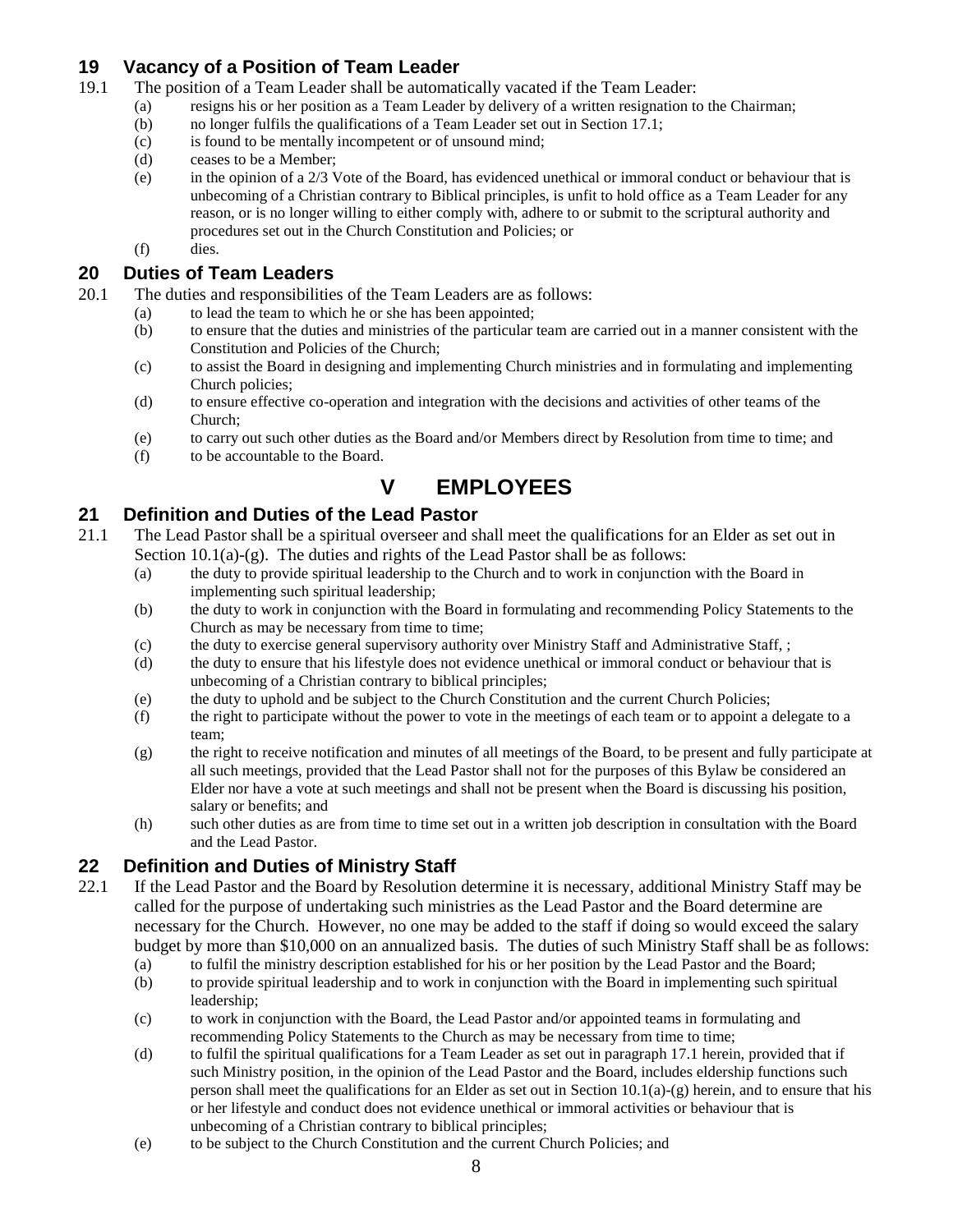(f) to be subject to the authority and direction of the Lead Pastor.

### <span id="page-8-0"></span>**23 The Calling of Lead Pastor and Ministry Staff**

- 23.1 Establishment of Pastoral Search Committee Whenever a vacancy occurs in the position of Lead Pastor, a Pastoral Search Committee shall be established.
- 23.2 Composition of Pastoral Search Committee The Pastoral Search Committee shall consist of four Members in good standing. One shall be appointed by the Board and the remaining three shall be elected by the Members at a Meeting called for that purpose.
- 23.3 Duties of Pastoral Search Committee
	- (a) Having first taken into consideration what is in the best interest of the Church as a whole, to search for and interview prospective candidates for the office, and to recommend a candidate to the congregation.
	- (b) To present to the congregation a detailed report on the background and qualifications of the recommended candidate.
	- (c) To officially communicate the call, and negotiate with the approved candidate on behalf of the church.
- 23.4 Term and Removal The Pastoral Search Committee shall remain in effect until such time that the Board determines that its useful purpose has ended. Any member of the Pastoral Search Committee may be removed from such committee by a 2/3 Vote of the Members at a Meeting called for that purpose.
- 23.5 Recommendation As much as possible, the Pastoral Search Committee shall make its recommendation to the Board on a unanimous basis, but where that is not possible, a recommendation to the Board may proceed where at least 75 % percent of the members of the Pastoral Search Committee support the recommendation. When the Pastoral Search Committee is prepared to make a recommendation, the recommendation shall be presented to the Board for its approval.
- 23.6 When the Board receives a recommendation from the Pastoral Search Committee, a 75% Vote of the Board shall be required to place a recommendation before the Members. Such recommendation shall be placed before the Members at a Meeting called for that purpose and for voting upon such recommendation.
- 23.7 Vote on Recommendation Only one name for the position of Lead Pastor may be presented to the Members at any one time for consideration. Upon approval by a 80% Vote of Members at the special meeting called for that purpose, a formal call may then be extended to the prospective Lead Pastor. In the event that the recommended name loses an 80% Vote of Members, or in the event that the prospective Lead Pastor does not accept the call, then the Pastoral Search Committee shall resume its function in finding an alternative recommendation to be made to the Members until such time that an acceptable Lead Pastor is found.
- 23.8 Whenever a vacancy occurs in Ministry Staff, the Lead Pastor and Board may establish whatever process they deem appropriate. At a minimum, for a candidate to receive a call to Ministry Staff, he or she must be approved by the Lead Pastor and by a 75% Vote of the Board. The Lead Pastor and the Board may also decide to require the approval of Members by a 75% Vote at a Meeting called for that purpose. Approval of Members is required if the current budget for staff compensation would be exceeded by more than \$10,000 on an annualized basis by calling the candidate.

### <span id="page-8-1"></span>**24 Resignation of Lead Pastor or Ministry Staff**

24.1 If the Lead Pastor or a member Ministry Staff wishes to resign, he or she shall first notify the Board in writing together with an explanation and shall provide no less than 30 days notice prior to the effective date of his or her resignation. Such resignation will be deemed to include a resignation by the employee from all teams as applicable.

### <span id="page-8-2"></span>**25 Removal of Lead Pastor or Ministry Staff**

- 25.1 The Lead Pastor or a member of Ministry Staff may be removed from his or her position with the Church for any reason upon an eighty percent Vote of the Board.
- 25.2 Nothing contained in the said procedure shall preclude the employee from receiving whatever notice or equivalent monetary settlement is legally appropriate in the circumstances, if any. In the event of a disagreement between the Church and the employee concerning the amount of notice or monetary settlement, if any, that is appropriate, then before any legal action is commenced the matter shall first be referred to a Person or Persons mutually acceptable to the Church and the employee to resolve such dispute in a spirit of conciliation worthy of maintaining a Christian witness to the Church and the community.
- 25.3 The removal of the employee shall be deemed to constitute his or her removal from all teams as applicable and as a Member unless otherwise agreed by the Board.

### <span id="page-8-3"></span>**26 Terms of Employment**

26.1 All employees shall: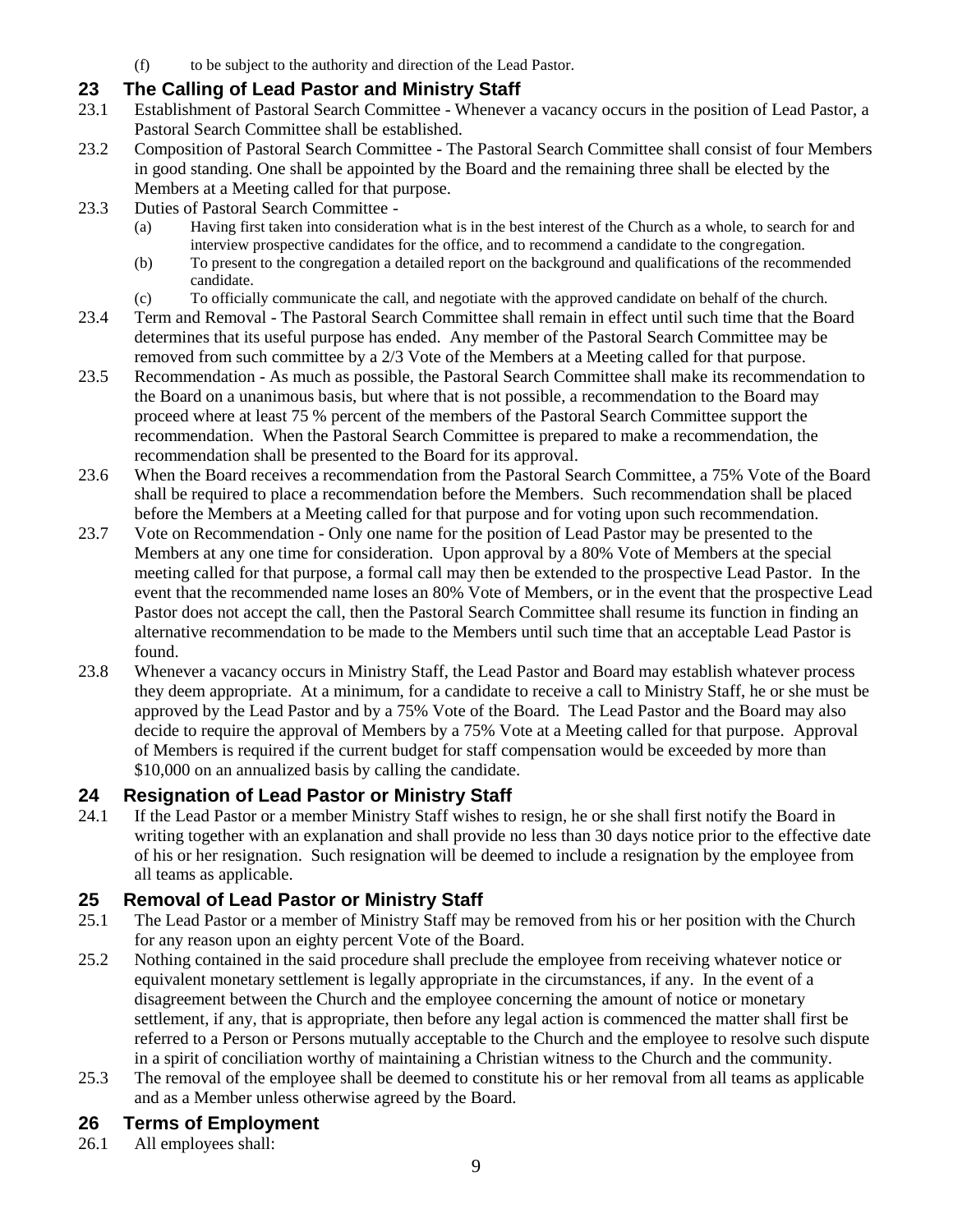- (a) be personally committed to Jesus Christ as Lord and Saviour and give evidence thereof; and
- (b) review and sign an engagement agreement with the Church that provides that the employee recognizes and agrees that employment or permanent contract work with the Church requires that the lifestyle of such employee must not evidence unethical or immoral conduct or behaviour that in the opinion of the Board is unbecoming of a Christian or contrary to biblical principles, and as such, the employee will be subject to the authority of the Church as expressed in the Church Constitution and all Church policies, including provisions dealing with Discipline, in the same manner as if such person is a Member.

## **VI OFFICERS**

#### <span id="page-9-1"></span><span id="page-9-0"></span>**27 Officers of the Church**

- <span id="page-9-2"></span>27.1 The Officers of the Church shall be:
	- (a) Chairman;
	- (b) Vice-Chairman;
	- (c) Clerk; and
	- (d) Treasurer.
- 27.2 The Chairman and Vice-Chairman shall be appointed by Resolution of the Elders from among themselves as soon as practicable after the Election Meeting. For the purpose of this Resolution only, the composition of the Board shall be taken as Elders whose terms are continuing and newly elected Elders if the vote takes place between the Election Meeting and the start of the next fiscal year. The outgoing Chairman and Vice-Chairman shall hold office until the appointment of the next Chairman and Vice-Chairman takes effect.
- 27.3 The duties of Chairman shall be those set out as follows:
	- (a) to call all meetings of the Board and the Members;
	- (b) to preside at all such meetings as the Chairman;
	- (c) to ensure the fairness, objectivity and completeness occurring at such meetings;
	- (d) to seek prayerfully the guidance of God in all matters of the Church;
	- (e) to vote only when a deciding vote is necessary at any meeting of the Board;
	- (f) to ensure that all directives and Resolutions of the Board are carried into effect; and
	- (g) to carry out such other duties as are directed from time to time by a Resolution of the Members or the Board.
- 27.4 In the event that the Chairman is not able to fulfill his duties, then the Vice-Chairman shall exercise all of the authority and comply with all of the obligations of the Chairman.
- 27.5 Election and Term of Clerk and Treasurer:
- 27.6 (a) The Clerk shall be elected as required at the Election Meeting for a two-year term beginning January 1 of the next year. The Board shall ensure that at least one Member is nominated for the position to be elected. Any three Members may also nominate a candidate by notifying a member of the Nominating Committee by October 31, subject to the approval of the nominee. If there is only one candidate for an office, the election shall be by a Resolution of the Members. If there is more than one nominee for an office, the election for that office shall be by secret ballot.
- 27.7 (b) The Treasurer shall be elected as required for a two-year term beginning July 1. The Board shall ensure that at least one Member is nominated for the position to be elected. Any three Members may also nominate a candidate by notifying a member of the Nominating Committee by April 30, subject to the approval of the nominee. If there is only one candidate for an office, the election shall be by a Resolution of the Members. If there is more than one nominee for an office, the election for that office shall be by secret ballot."
- 27.8 The Clerk as the secretary of the Corporation, shall satisfy the qualifications for Team Leader as set out in Section [17.1,](#page-6-4) and shall:
	- (a) ensure the recording of all of the business of Meetings of Members;
	- (b) ensure that all correspondence on behalf of the Church arising out of such Meetings is completed;
	- (c) attend meetings of the Board upon request of the Board;
	- (d) be the custodian of the seal of the Church which he or she shall deliver only when authorized by Resolution of the Board to do so and to such Person or Persons as may be named in the said Resolution;
	- (e) be the custodian of all papers and documents of the Church;
	- (f) give notice all Meetings of Members in accordance with procedures set out in the Constitution;
	- (g) keep a record of Members, both active and inactive;
	- (h) carry out such other duties from time to time as deemed necessary by the Board or by the Members; and
	- (i) file such reports as governments may require from time to time.
- 27.9 In his or her absence, the duties of the Clerk shall be performed by an Elder or Team Leader designated by the Board.
- 27.10 The Treasurer shall satisfy the qualifications for Team Leader as set out in Section [17.1,](#page-6-4) and shall: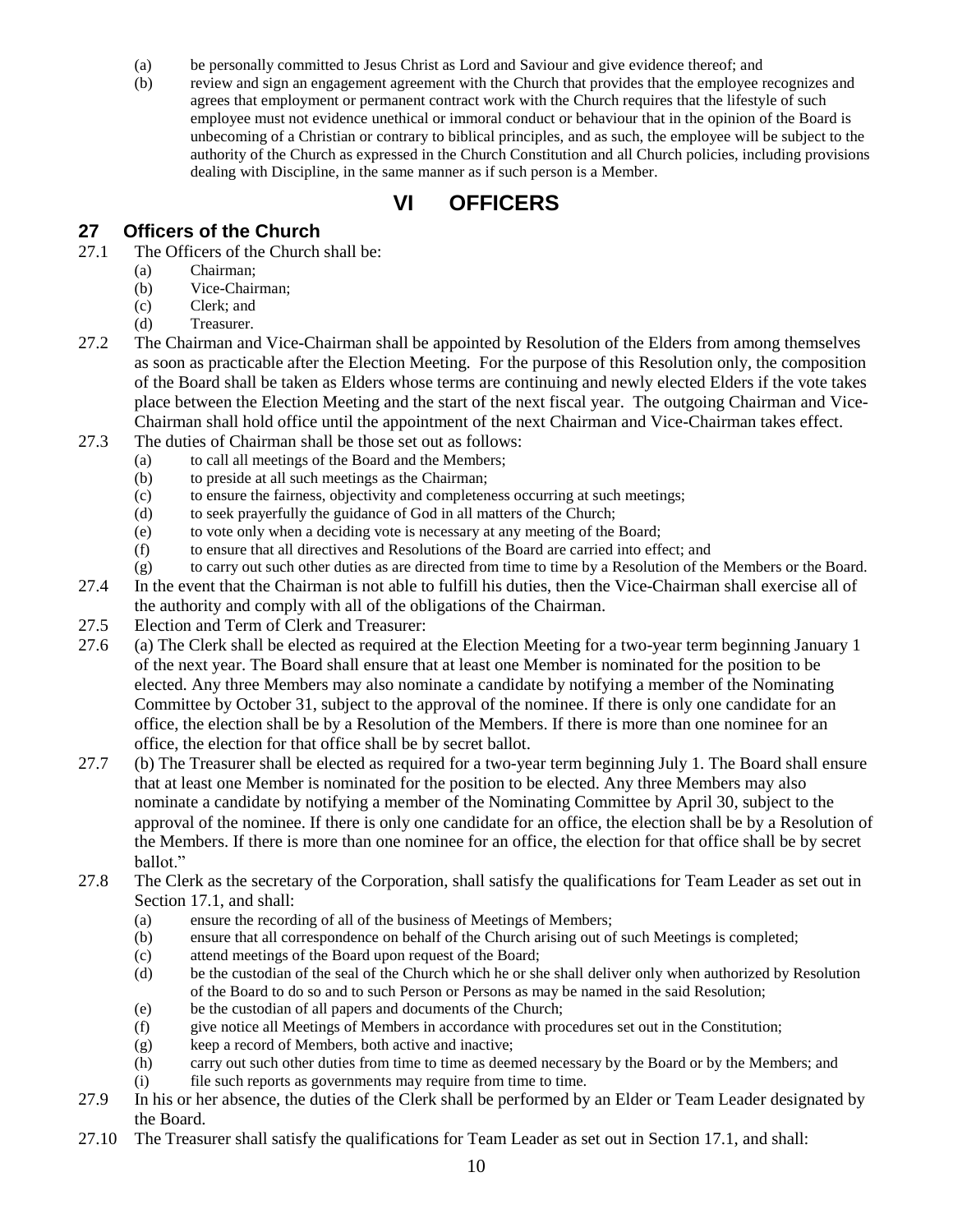- (a) be responsible for the disbursing of monies on behalf of the Church;
- (b) ensure an accurate cheque register is kept;
- (c) have authority to sign cheques on behalf of the Church;
- (d) ensure payroll records are maintained and provide for the withholding, remitting and reporting of taxes and contributions as required by law;
- (e) ensure accounts payable records are maintained;
- (f) ensure that all accounts and authorized expenses are paid by cheque whenever practical and possible;
- (g) invest funds belonging to the Church as directed by the Board;
- (h) be responsible for the collection of monies received by the Church;
- (i) ensure that monies received by the Church are deposited into the proper bank accounts;
- (j) ensure that proper accounts are kept of all monies received by the Church and that full and accurate accounts are kept of all assets, liabilities, receipts and disbursements of the Church including the following:
	- (i) recording the Church income and receipts;
	- (ii) recording the Church fund disbursements;
	- (iii) preparation of monthly bank reconciliations; and
	- (iv) preparation of monthly financial statements.
- (k) ensure that accurate and confidential records are kept of all contributions made through envelopes to the general, building and other funds of the Church as exist from time to time;
- (l) ensure that accurate income tax receipts are issued to donors;
- (m) ensure that no Elder receives any remuneration from the Church unless such monies are for purposes of reimbursing such Person for legitimate expenses incurred on behalf of the Church;
- (n) attend meetings of the Board upon request of the Board;
- (o) not be an Elder;
- (p) carry out such other duties as directed from time to time by Resolution of the Board or the Members; and
- (q) ensure timely filing of such financial reports as governments may require.
- <span id="page-10-0"></span>27.11 In his or her absence, the duties of the Treasurer shall be performed by such other Member designated by the Board.

## **VII PROTECTION AND INDEMNITY**

#### <span id="page-10-1"></span>**28 Protection and Indemnity to Team Leaders, Elders, Pastor and Officers**

- 28.1 Protection of Elders, Team Leaders, Officers, and Others Except as otherwise provided in the Act, no Elder, Team Leader, Officer or employee of the Church shall be liable for the acts, receipts, neglects or defaults of any other Elder, Team Leader, Officer or employee of the Church or for any loss, damage or expense happening to the Church through the insufficiency or deficiency of title to any property acquired by the Church or for or on behalf of the Church or for the insufficiency or deficiency of any security in or upon which any of the moneys of or belonging to the Church shall be placed out or invested or for any loss or damage arising from the bankruptcy, insolvency or tortious act of any Person including any Person with whom or which any moneys, securities or effects shall be lodged or deposited or for any loss, conversion, misapplication or misappropriation of or any damage resulting from any dealings with any moneys, securities or other assets belonging to the Church or for any other loss, damage or misfortune whatever which may happen in the execution of the duties of the Elder, Team Leader, Officer or employee's respective office or trust or in relation thereto unless the same shall happen by or through such Person's willful neglect or default. No Elder, Team Leader, Officer or employee of the Church shall be under any duty or responsibility in respect of any contract, act or transaction whether or not made, done or entered into in the name or on behalf of the Church, except such as shall have been submitted to and authorized or approved by the Board.
- 28.2 Indemnity to Elders, Team Leaders, Officers, and Others Every Elder, Team Leader, Officer, employee, Member, or person (with "person" in this Section to include corporations, partnership, joint ventures, sole proprietorships, unincorporated associations, and other forms of business organizations) who has undertaken or is about to undertake any liability on behalf of the Church, its heirs and assigns, will respectively be indemnified and saved harmless out of the funds of the Church from and against:
	- (a) all costs, charges and expenses which such Elder, Team Leader, Officer, employee, Member, or person sustains or incurs in or about any action, suit or proceeding which is brought, commenced or prosecuted against him or her in respect of any act, deed, matter or thing whatsoever, made, done or permitted by him or her, in or about the execution of his office or in respect of any such liability, except such costs, charges or expenses as are occasioned by their own willful neglect or default;
	- (b) all other costs, charges and expenses which he sustains or incurs in or about or in relation to the affairs thereof, except such costs, charges or expenses as are occasioned by his own negligence, neglect or default.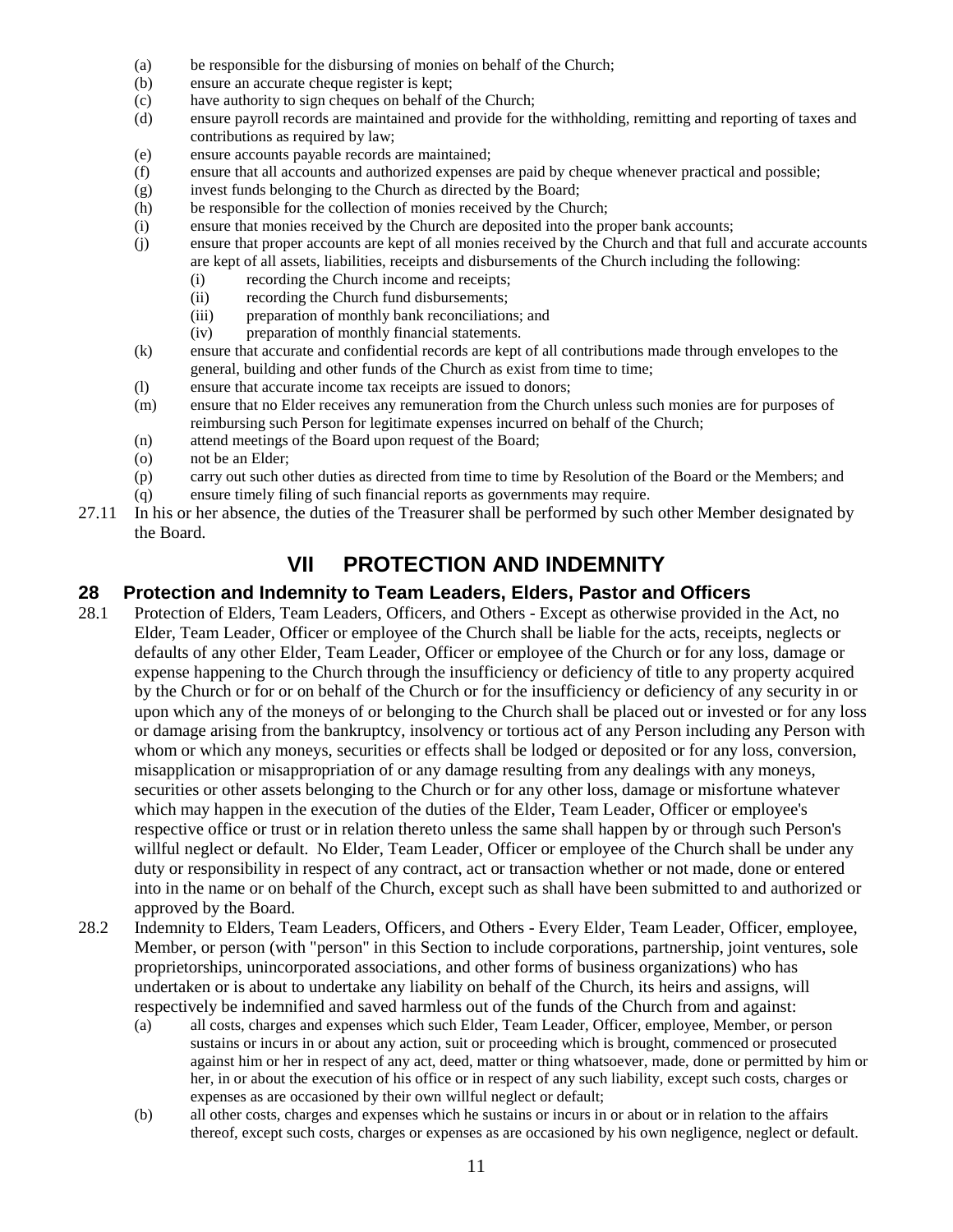28.3 The Church may also indemnify any such persons as described above in such other circumstances as the Act or law permits or requires. Nothing in this Bylaw shall limit the right of any person entitled to indemnity to choose indemnity apart from the provision of this Bylaw to the extent permitted by the Act or law.

## **VIII MEETINGS OF MEMBERS**

#### <span id="page-11-1"></span><span id="page-11-0"></span>**29 Meetings of Members**

- 29.1 Annual Meeting There shall be an annual Meeting of Members at such time and place determined by the Board to be no later than six months following each fiscal year end. The purpose of the Annual Meeting will be to do the following:
	- (a) review and approve, if acceptable, the financial statements for the immediately preceding year, including the Auditor's report thereon;
	- (b) appoint the Auditors for the upcoming year;
	- (c) approve the proposed budget for the current fiscal year;
	- (d) consider the Annual Report of church ministries; and
	- (e) transact any other necessary business.
- 29.2 Election Meeting An election Meeting of Members shall be held at such time and place as determined by the Board, prior to the beginning of each fiscal year, to do the following:
	- (f) elect Elders as required for the next fiscal year;
	- (g) elect the Clerk and Treasurer as required for the next fiscal year; and
	- (h) transact any other business.
- 29.3 Other Meetings At the request of a majority of the Board, or upon the request of the lesser of ten Members and 5% of Members, other meetings of the Members shall be called by the Chairman within 21 days of the request.
- <span id="page-11-2"></span>29.4 Notice of Meeting - Notice of all Meetings of Members (Annual, Election and other) shall be given by electronic or regular mail to each Member eligible to vote at least 21 days in advance of the Meeting. The notice for all Meetings of Members shall include the date, time, place and purpose of the meeting and shall contain sufficient information to permit the Member to form a reasoned judgment on the decision to be taken, and shall include the text of motions to be presented. Notice of each Meeting of Members must remind the Member that the Member has the right to vote by proxy.
- 29.5 Waiver of Notice A Member may waive notice of a Meeting of Members and attendance of any such Person at a Meeting of Members shall constitute a waiver of notice of the Meeting, except where such Person attends a Meeting for the express purposes of objecting to the transaction of any business on the grounds that the meeting is not lawfully called.
- 29.6 Omission of Notice The accidental omission to give notice of any Meeting of Members or any irregularity in the notice of any such meeting or the non-receipt of any notice by any Member or by the auditor or the Corporation shall not invalidate any Resolution passed or any proceedings taken at any Meeting of Members, provided that no Member objects to such omission or irregularity.
- 29.7 Quorum A quorum for a Meeting of Members shall be 33% of Members who are on the active list, who are of voting age and whose right to vote has not been terminated. Members present in person or by proxy count toward quorum. No business shall be transacted at any Meeting of Members unless the requisite quorum is present at the opening of the Meeting. If a quorum is not present at the time appointed for a Meeting of Members or within such reasonable time thereafter as the Members present may determine, the Members may by Resolution adjourn the meeting to a fixed time and place but may not transact any other business and the provisions of paragraph [29.4](#page-11-2) with regard to notice shall apply to such adjournment.
- 29.8 Chairman The Chairman (or in his absence the Vice-chairman, or in his absence a designate appointed by the Board by Resolution) shall act as Chairman of Meetings of Members and shall only be entitled to vote in the event of an equality of votes (in which event the Chairman, or acting Chairman as the case may be, shall have the casting vote), or in the event of a secret ballot.
- 29.9 Voting Procedure Every question submitted to any Meeting of Members shall be decided by a show of hands, except where a secret ballot is provided for or requested as stated below. In the case of an equality of votes, the Chairman of the Meeting shall have the casting vote. At any Meeting unless a secret ballot is provided, a declaration by the Chairman that a motion has been carried or carried unanimously or by a particular majority or lost or not carried by a particular majority shall be conclusive evidence of the fact. A secret ballot may be held either upon the decision of the Chairman or upon request of any Member and shall be taken in such manner as the Chairman directs. The result of a secret ballot shall be deemed to be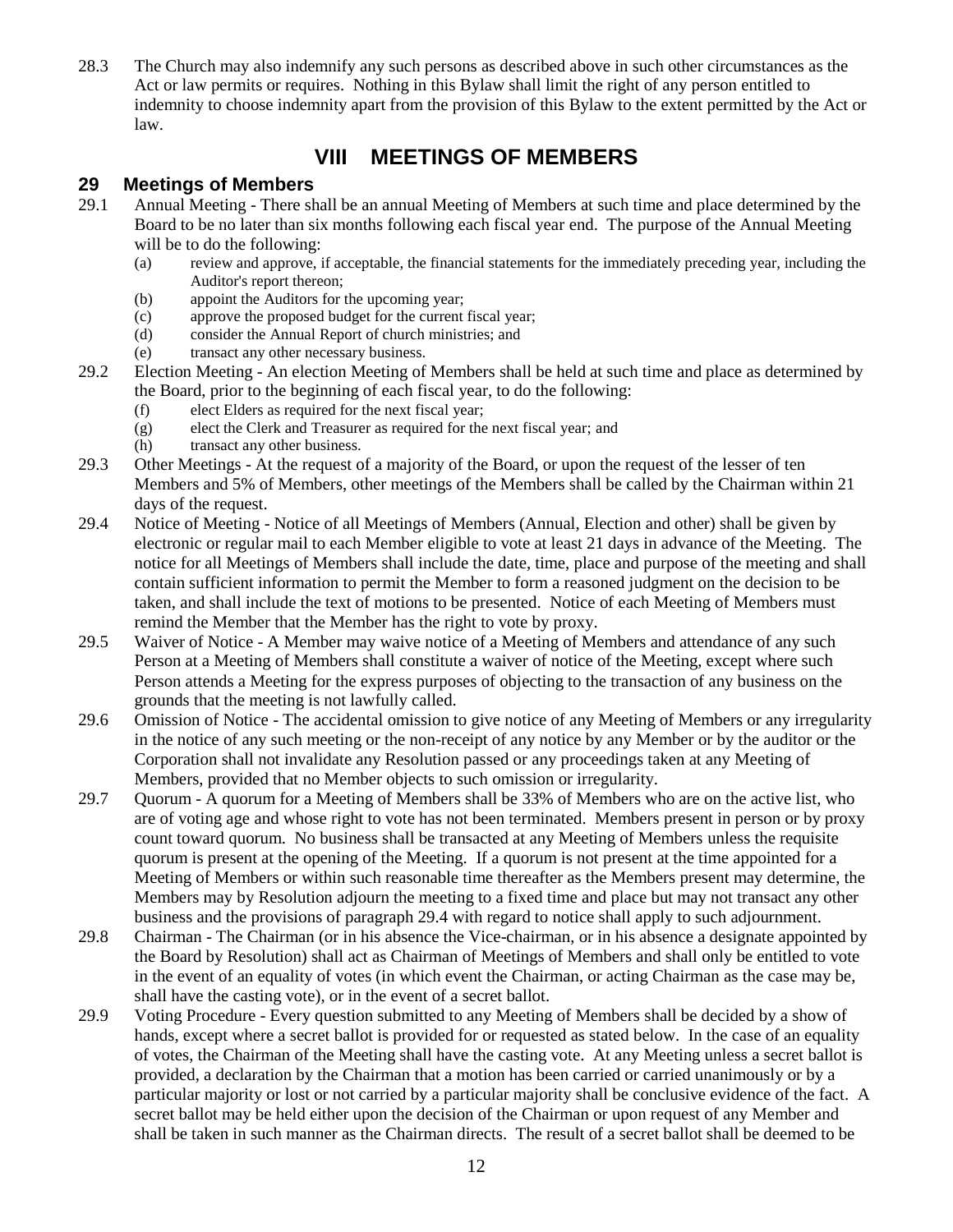the decision of the meeting at which the secret ballot was held. A request for a secret ballot may be withdrawn.

29.10 Voting Rights and Proxies - Votes at Meetings of Members may be given either personally or by proxy, provided that the proxy appointed is a Member and represents no more than two other Members at such meeting. At every meeting at which a Member is entitled to vote, every Member present shall have one vote and one vote for each proxy held. A proxy shall be executed by the Member or the Member's attorney authorized in writing. A proxy may be in the following form or some similar form:

"I appoint The subset of the name of the member whom you want to vote for you) to vote on my behalf at the meeting of members of Huron Chapel Evangelical Missionary Church on  $\frac{1}{20}$ , 20  $\frac{1}{20}$ . (the date of the meeting).

This appointment applies to all votes of the meeting. My signature:  $\overline{\phantom{a}}$ Today's date \_\_\_\_\_\_\_\_\_\_\_\_\_\_\_\_, 20\_\_"

- 29.11 Procedural Code The rules of procedure for Meetings of Members, Board meetings and all Committee meetings shall follow Roberts Rules of Order, by the most current edition, except where varied by the General Operating Bylaw.
- 29.12 Adjournment The Chairman may, with the consent of the Meeting, adjourn the same from time to time to a fixed time and place and no notice of such adjournment need be given to the Members. Any business may be brought before or dealt with at any adjourned Meeting which might have been brought before or dealt with at the original Meeting in accordance with the notice calling the same.

## **IX DISCIPLINE**

#### <span id="page-12-1"></span><span id="page-12-0"></span>**30 Resolution of Disputes**

- <span id="page-12-5"></span>30.1 Disputes amongst Members should, as much as possible, be resolved in accordance with principles set out in Matthew 18:15-20, Luke 17:3, Galatians 6:1, 1 Corinthians 5:1-5 and 1 Corinthians 6:1-8. Without limiting the generality of the said passages of scripture, the following procedure should, as much as possible, be adopted where a dispute occurs amongst Members (defined hereafter as an "Individual"):
	- (a) an Individual who believes that he has been wronged by another Individual for whatever reason should confront such Individual with an explanation of the wrong which is alleged to have occurred;
	- (b) if the Individual so confronted does not listen to the Individual who has confronted him or her, or if the matter is not resolved, then the Individual who is alleged to have been wronged should confront the Individual who is alleged to have caused the wrong in the presence of one or two other Individuals;
	- (c) if the Individual who is alleged to have done the wrong still does not listen or if the dispute is not resolved, then the Individual who is alleged to have been wronged may refer the matter to the Board, pursuant to the procedure for Discipline set out in Section [33.1](#page-13-1) t[o 33.14](#page-13-2) herein.

#### <span id="page-12-2"></span>**31 Circumstances Giving Cause for Discipline**

- <span id="page-12-4"></span>31.1 An Individual shall be deemed to be under the Discipline of the Church if the Board determines by Resolution that any of the following circumstances have occurred:
	- (a) an Individual has evidenced unethical or immoral conduct or behaviour that is unbecoming of a Christian contrary to Biblical principles;
	- (b) an Individual's conduct evidences an unwillingness to either comply with, adhere to or submit to the authority and procedures in the Church Constitution and the current Church Policies;
	- (c) an Individual has propagated doctrines and practices contrary to those set forth in the Statement of Faith or which differ from the Church's traditional understanding of Biblical teaching to a degree which is divisive; or
	- (d) an Individual has wronged another Individual causing discord or dissension in the Church, with or without malicious intent, that is not repented of, nor has been resolved through the mechanism for dispute resolution set out in Section [30.1](#page-12-5) hereof.

#### <span id="page-12-3"></span>**32 Restoration through Discipline**

32.1 Christ's exhortation to watch over one another and to bear one another's burdens in the spirit of meekness and love shall be foremost in the minds of the Board in fulfilling its responsibility for the Discipline of Members. The primary aim of Discipline shall be the restoration of the offender to fellowship with God and with the Church. The Church has not only the right but the duty to practice such Discipline in a Christian manner. In administering Discipline, care shall be taken that the Members carry a worthy witness of their faith before the world both for the sake of the spiritual life of each Member and for the testimony of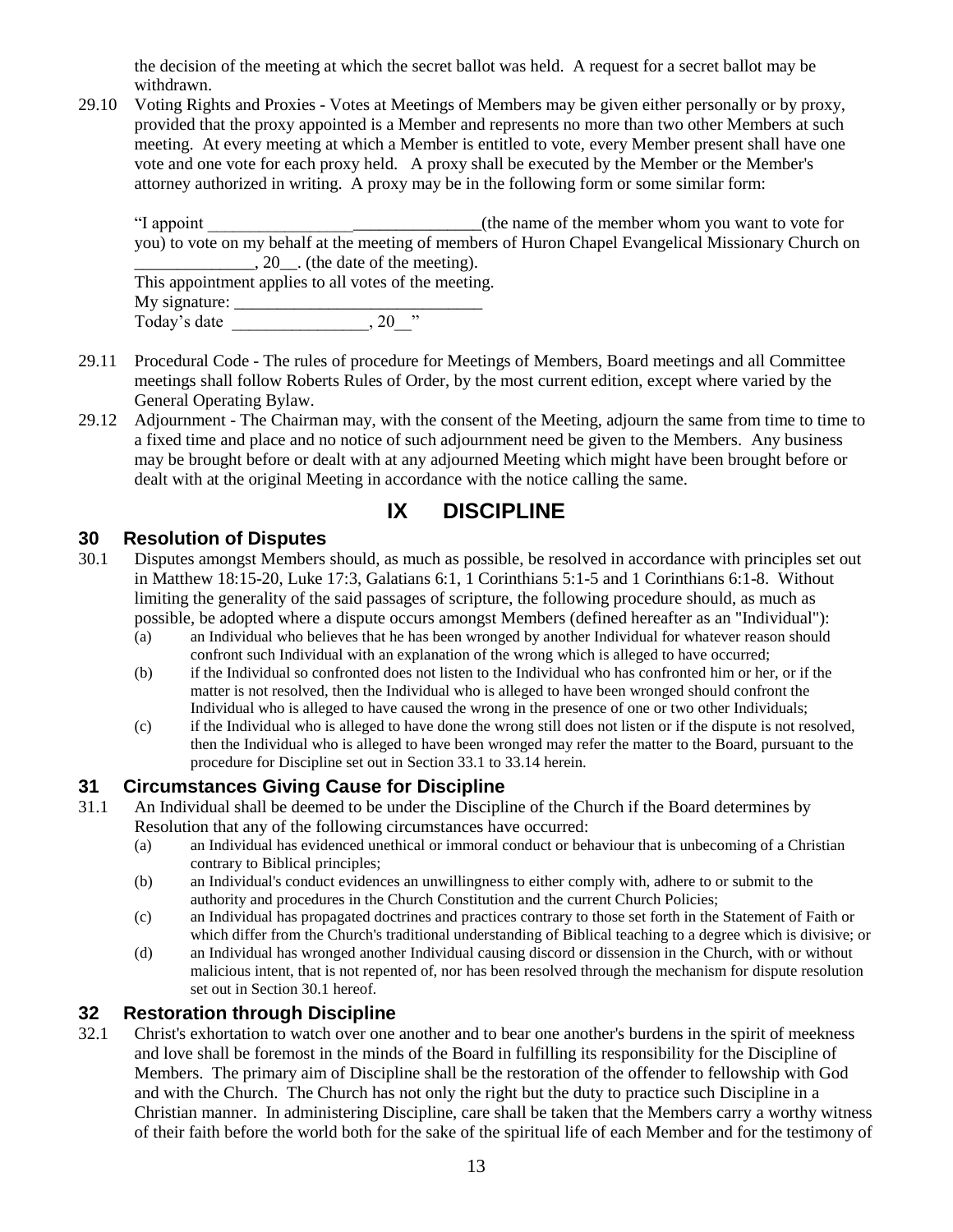the Church.

#### <span id="page-13-0"></span>**33 Procedure for Discipline**

- <span id="page-13-1"></span>33.1 No allegation giving rise to disciplinary action against a Member (defined hereafter as an "Individual") pursuant to Section [31.1](#page-12-4) hereof shall be considered by the Church unless such allegation is first set out in a signed written statement given to the Board setting out the nature of the allegation and an explanation of the basis upon which it is made.
- 33.2 If the Board determines on a preliminary basis that the written allegation is invalid, then the allegation shall be dropped and no further disciplinary action against the Individual shall proceed.
- 33.3 If the Board determines on a preliminary basis that the written allegation requires further investigation, then the allegation shall be referred for a hearing as set out in Sectio[n 33.4,](#page-13-3) and the Individual against whom the allegation is made shall be deemed to be under the Discipline of the Church and shall not be entitled to withdraw as a Member without the consent of the Board. The Board, in its discretion, may temporarily suspend the said Individual from any position within the Church until the completion of the Discipline process.
- <span id="page-13-3"></span>33.4 The Board shall convene a hearing to consider the allegation. The Individual shall be given at least 14 days written notice by registered and regular mail at his last known address (which period of time shall include the date of mailing but shall exclude the date of the hearing), of the date, time and place at which the hearing will be held. The notice shall briefly explain the nature of the allegation and advise the Individual that the allegation will be considered by the Board at the hearing. The Individual shall be entitled to attend the hearing to listen to the details of the allegation made and to respond thereto.
- 33.5 The hearing shall be conducted as a board of inquiry by the Board and an Elder shall be appointed by the Board to act as the Chairman of the hearing. The Board shall have responsibility for carriage of the hearing and shall make the determination concerning whether an Individual is to be disciplined at the end of the hearing and if so, what discipline is to be imposed.
- 33.6 The hearing shall not be open to the public nor to the Members. The Individual shall be entitled to be accompanied at the hearing by two Members who may act as observers during the hearing but who shall not be entitled to participate thereat.
- 33.7 Both the Individual and the Board may call any witnesses or evidence that is relevant to the allegation being made. No party to the hearing shall be represented by legal counsel. However, either the Individual or the Board may require that the Church, at the expense of the Church, retain a lawyer or other person with experience in the law of evidence to act as an adjudicator to determine the admissibility of evidence before the hearing.
- 33.8 There shall be an equal allocation of time for the presentation of evidence by both the Board and the Individual. The Board may designate a time limitation on the hearing, provided that such limitation is applied equally to the presentation of evidence by both the Board and the Individual and provided further that notice of such limitation of time is first given to the Individual at least three hours before the hearing is required to end.
- 33.9 All evidence presented before the hearing shall be kept confidential, except such summary facts that the Board determines need to be given to the Members at a subsequent Meeting of Members.
- 33.10 At the end of the hearing, the Board shall convene in private to deliberate on the evidence presented. A two-thirds Vote of the Board shall be required to conclude that the allegation is true; failing which the allegation will be deemed not to be proven, with the result that the Individual shall no longer be subject to disciplinary proceedings by the Church and shall be reinstated as a Member in good standing.
- 33.11 In the event that the Board determines that the allegation is true, then the Board shall decide the appropriate disciplinary action to be implemented, which decision shall be determined by a two-thirds Vote of the Board. Disciplinary action shall be determined and implemented with the intent of both protecting the integrity of the ministry of the Church and restoring the Individual into fellowship pursuant to Luke 17:3 and Galatians 6:1.
- 33.12 Termination of Membership as a disciplinary action shall be deemed appropriate only where no other alternative is available.
- 33.13 The decision of the Board on disciplinary action shall be communicated to the Individual orally or in writing together with reasons therefore as soon as is practical after the decision has been made.
- <span id="page-13-2"></span>33.14 In the event of a serious disciplinary action, the Board shall inform the Members at the next Meeting of Members, or at a special Meeting if deemed necessary. No pronouncement on matters of Discipline by the Church shall be made unless given orally from a prepared text at a Meeting of Members and only after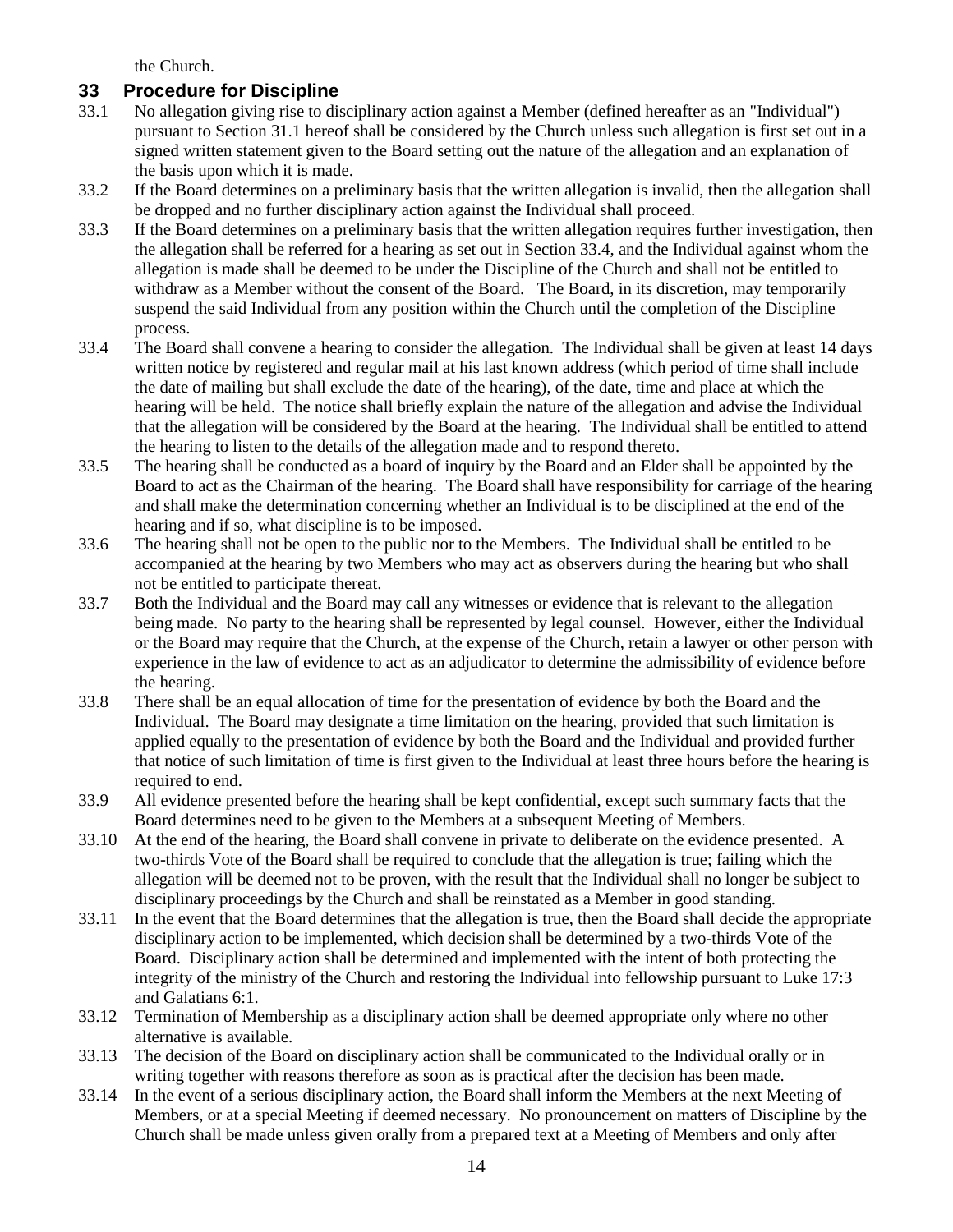careful and sober consideration has first been made by the Board to avoid, as much as possible, undue or unnecessary embarrassment to the Individual or other undue or unnecessary prejudicial consequences to either the Individual or to the Church as a whole. The facts present shall be only those necessary for Members to understand the seriousness of the matter, and to the extent feasible, names other than that of the Individual shall not be given.

- <span id="page-14-4"></span>33.15 An Individual who has been disciplined or whose Membership has been terminated shall not be barred from public worship unless his presence is disruptive to the peaceful proceedings of the public worship service as determined in the sole opinion of the Board and such Individual is deemed to agree that he may be removed from such public worship service without the necessity of legal action, whether or not such Individual is at that time a Member.
- 33.16 In the event that an Individual who has been disciplined or whose Membership has been terminated attends any other church and that other church does not seek a letter of reference from the Church, then the Lead Pastor or any Elder shall be authorized to advise the other church verbally that the Individual in question has been disciplined by the Church.
- 33.17 In the event that the Individual in question is under the age of 18 when an allegation is made, then the discipline procedure described in this Section shall be modified to require that any notification provided for herein shall also be given to the parents or legal guardians of the Individual who shall be entitled to attend and speak on behalf of such Individual at any hearing provided for herein.

#### <span id="page-14-0"></span>**34 Waiver, Mediation and Arbitration**

- <span id="page-14-5"></span>34.1 Notwithstanding anything else contained herein, Membership is given upon the strict condition that disciplinary proceedings and the results thereof and any other proceedings or matters carried out in accordance with the Church Constitution shall not give a Member cause for any legal action against either the Church, any Elder, Team Leader, Officer, employee, or Member, that the acceptance of Membership shall constitute conclusive and absolute evidence of a waiver by the Member of all rights of action, causes of action, and all claims and demands against the Church, any Elder, Team Leader, Officer, employee, or Member in relation to disciplinary proceedings and the results thereof and any other proceedings or matters carried out in accordance with the Church Constitution or involving the Church in any manner whatsoever, and that this provision may be pleaded as a complete estoppel in the event that such action is commenced in violation hereof.
- 34.2 In the event that a Member is dissatisfied with any proceedings or the results thereof, or any other matter arising out of the Church Constitution, involving the Member and the Church, if the Member does not violate or circumvent the waiver contained in Sectio[n 34.1](#page-14-5) or attempt to do so, then that Member may seek to have his concerns resolved through a process of Christian dispute resolution as follows:
	- (a) The matter shall first be submitted to a panel of mediators, who are pastors or members of the governing boards of churches which are members of The Evangelical Missionary Church of Canada, whereby the Member appoints one mediator, the Church appoints one mediator and the two mediators so appointed jointly appoint a third mediator.
	- (b) The number of mediators may be reduced from three to one or two upon the agreement of both the Church and the Member.
	- (c) The mediators so appointed shall then meet with the Board and the Member in an attempt to mediate a resolution.
	- (d) If the matter is not resolved through mediation, then the mediators shall arbitrate and decide all issues in accordance with the provisions of the Arbitrations Act of Ontario and the award of the mediators in their role as arbitrators shall be final and binding upon the parties and the judgment once given may be entered by any Court having jurisdiction.
	- (e) All costs of the mediators appointed in accordance with this Section shall be borne equally by the Member and the Church.

## **X TEAMS (GENERAL PROVISIONS)**

#### <span id="page-14-2"></span><span id="page-14-1"></span>**35 Establishment of Teams**

- 35.1 The Board by Resolution may establish such Teams responsible to the Board as it determines necessary from time to time.
- 35.2 The Members may appoint such teams of the Members as are deemed necessary from time to time and to empower such teams with such authority or directives as deemed appropriate.

#### <span id="page-14-3"></span>**36 Qualification for Membership on Teams**

36.1 Any Member in good standing may be considered for appointment to a Team. Team members are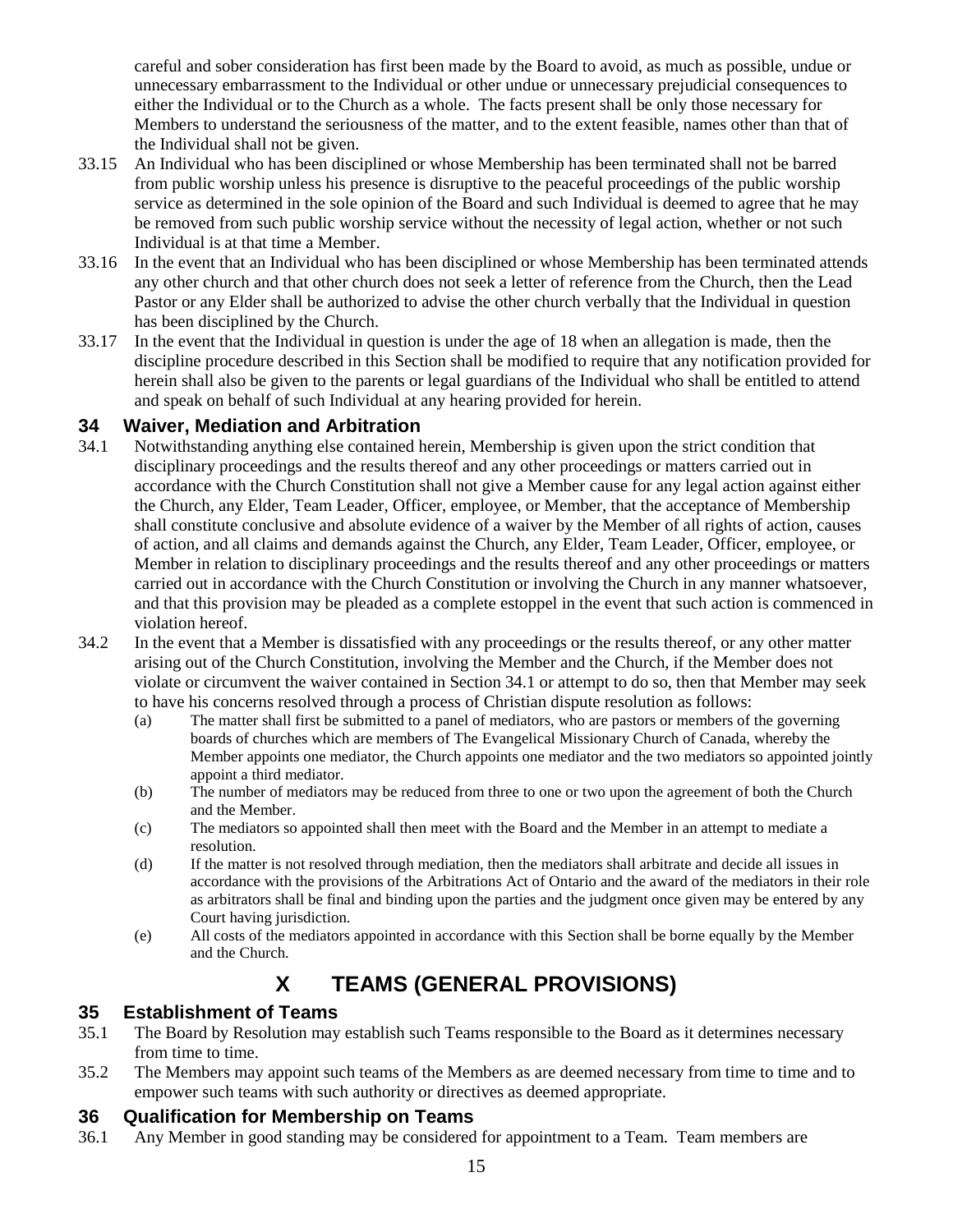appointed by the Board on the recommendation of the Team Leader.

36.2 Team members shall serve without remuneration, provided that a Team member may be paid reasonable expenses incurred by him or her in the performance of his or her duties.

#### <span id="page-15-0"></span>**37 Meetings of Teams**

37.1 Teams shall meet at such times as are determined by the Team Leader

#### <span id="page-15-1"></span>**38 Removal of Members from Teams**

<span id="page-15-2"></span>38.1 Any Team member may be removed for any reason by Majority Vote of the Board.

## **XI FINANCE TEAM**

#### <span id="page-15-3"></span>**39 Definition and Duties of the Finance Team**

39.1 The Board shall establish a Finance Team consisting of not less than four Members and to include the Team Leader for Finance, who shall serve as the Chairperson, the Treasurer, the Treasurer of the Building Committee, if any, and not less than two other members. Subject to the provision hereinafter set out, the Finance Team is responsible for overseeing the financial operations of the Church and the preparation of the financial statements and annual budget for consideration by the Board and approval by the Members, and any such forms or documents as required by governments. All decisions, actions and recommendations by the Finance Team shall be subject to review and approval by the Board.

## **XII NOMINATING COMMITTEE (TEAM)**

<span id="page-15-4"></span>39.1 The Board of Elders shall establish a Nominating Committee each year consisting of a minimum of three (3) and a maximum of five (5) members. Such persons shall serve for a one (1) year term. The Members shall, at the Annual Election Meeting, elect at least one person to serve on the Nominating Committee for the following year. The Board of Elders shall appoint a majority of the members of the Nominating Committee. There shall be no limit on the number of consecutive terms a Person may serve as a member of the Nominating Committee.

## **XIII OTHER TEAMS**

#### <span id="page-15-6"></span><span id="page-15-5"></span>**40 Constitution and Specific Duties of Other Teams**

- 40.1 The number of members for each Team and the mandate of such Team shall be determined by the Board from time to time.
- 40.2 The specific duties of each Team shall:
	- (a) be determined by such Team in writing and approved by the Board;
	- (b) include the keeping of minutes of each meeting;
	- (c) include the preparation of an annual budget for presentation to the Finance Team and subsequent approval by the Board and by the Members;
	- (d) be task oriented; and
	- (e) require that a report be made to the Election Meeting of Members through the Board.

## **XIV AFFILIATION**

### <span id="page-15-8"></span><span id="page-15-7"></span>**41 Church Affiliation**

- 41.1 The Church shall be affiliated with such associations and organizations as the Members may determine from time to time by a two-thirds Vote of the Members at a meeting called for that purpose.
- <span id="page-15-9"></span>41.2 Subject to the above, the Church shall be affiliated with the Evangelical Missionary Church of Canada.

## **XV POLICY STATEMENTS**

### <span id="page-15-10"></span>**42 Policy Statements for the Church**

- 42.1 In consideration of the ongoing need for the Church to provide guidelines and directions to its Members on practical applications of Biblical teachings, doctrinal considerations and Christian conduct, the Church may adopt Policy Statements on such matters as are deemed necessary from time to time by the Board.
- <span id="page-15-11"></span>42.2 A Policy Statement shall not become operative until first approved by a 75% Vote of the Board and ratified by a two-thirds Vote of the Members at a Meeting called for that purpose.

## **XVI GENERAL PROVISIONS**

### <span id="page-15-12"></span>**43 Corporate Seal**

43.1 The seal, an impression thereof is stamped in the margin hereof or as changed by Resolution of the Board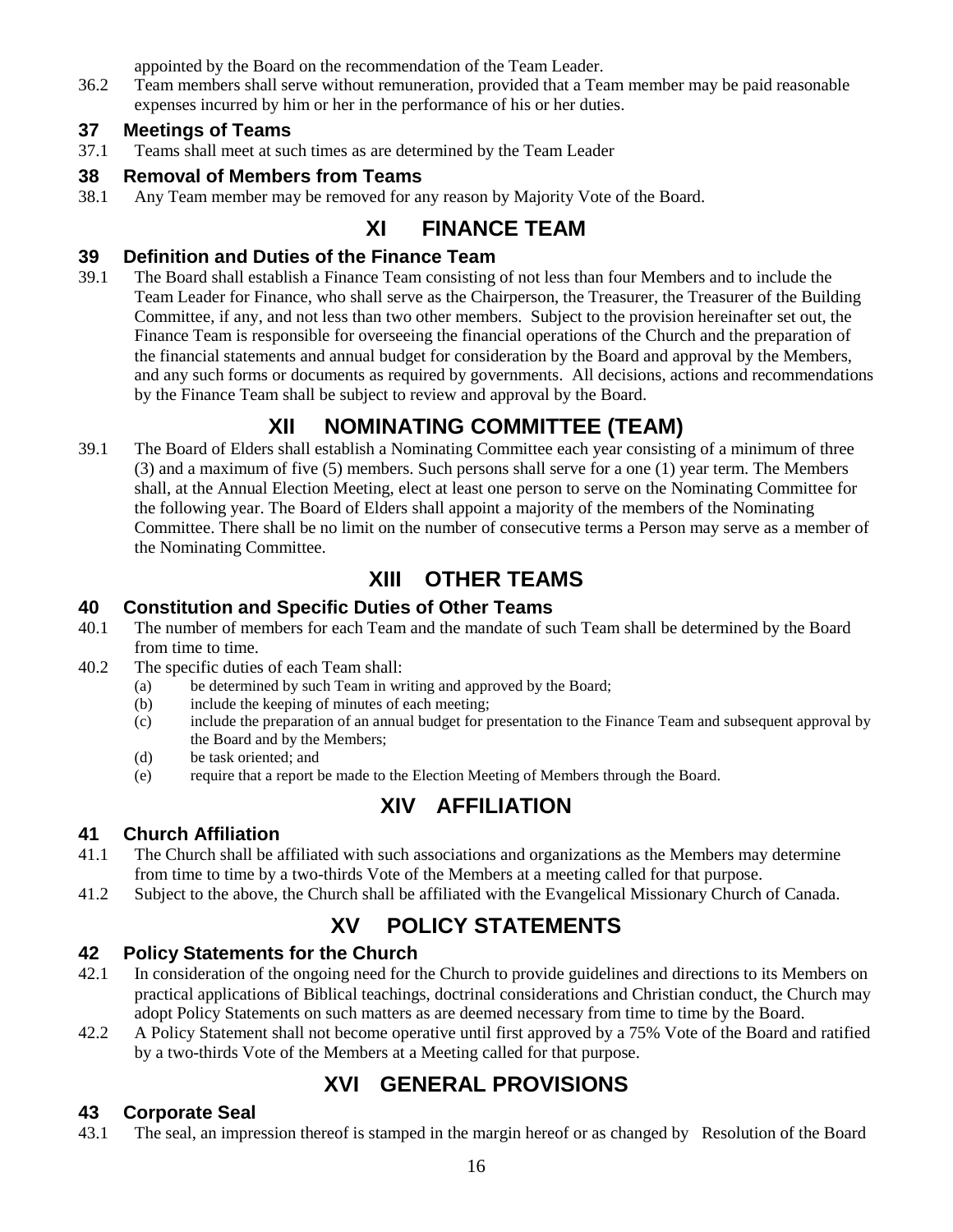from time to time, shall be the seal of the Church.

#### <span id="page-16-0"></span>**44 Execution of Documents and Cheques**

- 44.1 Contracts, documents or any instruments in writing requiring the signature of the Church shall be signed by any two officers and all contracts, documents and instruments in writing so signed shall be binding upon the Corporation without further authorization or formality. The Board shall have the power from time to time by Resolution to appoint an Officer(s), Elder(s) or Team Leader(s) on behalf of the Corporation to sign specific contracts, documents and instruments in writing. The Board may give the Corporation's power of attorney to any registered dealer in securities for the purposes of the transferring of and dealing with any stocks, bonds, and other securities of the Corporation. The seal of the Corporation when required may be affixed to contracts, documents, and instruments in writing signed as aforesaid by any officer or officers appointed.
- 44.2 All cheques, drafts or orders for the payment of money and all notes and acceptances and bills of exchange shall be signed by such Officer or Officers or Person or Persons, whether or not an Officer of the Church and in such manner as the Board may from time to time designate by Resolution.

#### <span id="page-16-1"></span>**45 Financial Year End**

45.1 Unless otherwise ordered by the Board, the fiscal year end of the Corporation shall be December 31 of each year.

#### <span id="page-16-2"></span>**46 Head Office**

46.1 The head office of the Corporation shall be in the Village of Auburn, in the County of Huron and Province of Ontario.

#### <span id="page-16-3"></span>**47 Books and Records**

47.1 The Board shall see that all necessary books and records of the Church required by the Bylaws of the Church or by any applicable statute or law are regularly and properly kept.

#### <span id="page-16-4"></span>**48 Financial Statements and Budget**

- 48.1 The Finance Team shall prepare each year the following:
	- (a) financial statements for the preceding year prepared in accordance with the financial reporting standards for Charitable and Non-Profit Organizations as may be in place from time to time; and
	- (b) a budget for the upcoming year prepared in consultation with each Team Leader, and to include the budget and expenditures of at least the previous year.
- 48.2 The financial statements shall be forwarded to the Board for approval at least two weeks prior to the Annual Meeting and shall thereafter be made available to the Members for review at least one week (including one Sunday) prior to the Annual Meeting.
- 48.3 The financial statements shall be presented at the Annual Meeting for approval by the Members.
- 48.4 The budget shall be forwarded to the Board for approval at least four weeks prior to the Election Meeting and shall thereafter be made available to the Members for review at least three weeks prior to the Election Meeting.
- 48.5 The budget shall be presented at the Election Meeting for approval by the Members.

#### <span id="page-16-5"></span>**49 Auditor**

- 49.1 The Members shall at each Annual Meeting appoint an auditor for the next fiscal year to do the following:
	- (a) to report to the Members on the fairness of the financial statements presented by the Finance Committee at the annual meeting; and
	- (b) to audit the financial statements, accounts, general fund of the Church and other general funds which may be in existence from time to time and to submit the results of such audits to the Members at the next Annual Meeting.
- 49.2 The auditor shall receive notice of Meetings of Members as if a Member.

#### <span id="page-16-6"></span>**50 Rules, Regulations and Guidelines**

50.1 The Board may prescribe such rules, regulations and guidelines not inconsistent with the Constitution relating to the management and operation of the Church as the Board deem expedient, provided that such rules and regulations shall have force and effect only until the next Annual Meeting when they shall be confirmed, and failing such confirmation, shall cease to have any force and effect.

#### <span id="page-16-7"></span>**51 Amendments**

51.1 Notwithstanding the Act, an application for Articles of Amendment to the Articles of Incorporation may be made if approved by a 90% Vote of the Board at a meeting called for that purpose and sanctioned by an 85% Vote of the Members at a Meeting called for that purpose, provided that the notice shall state the